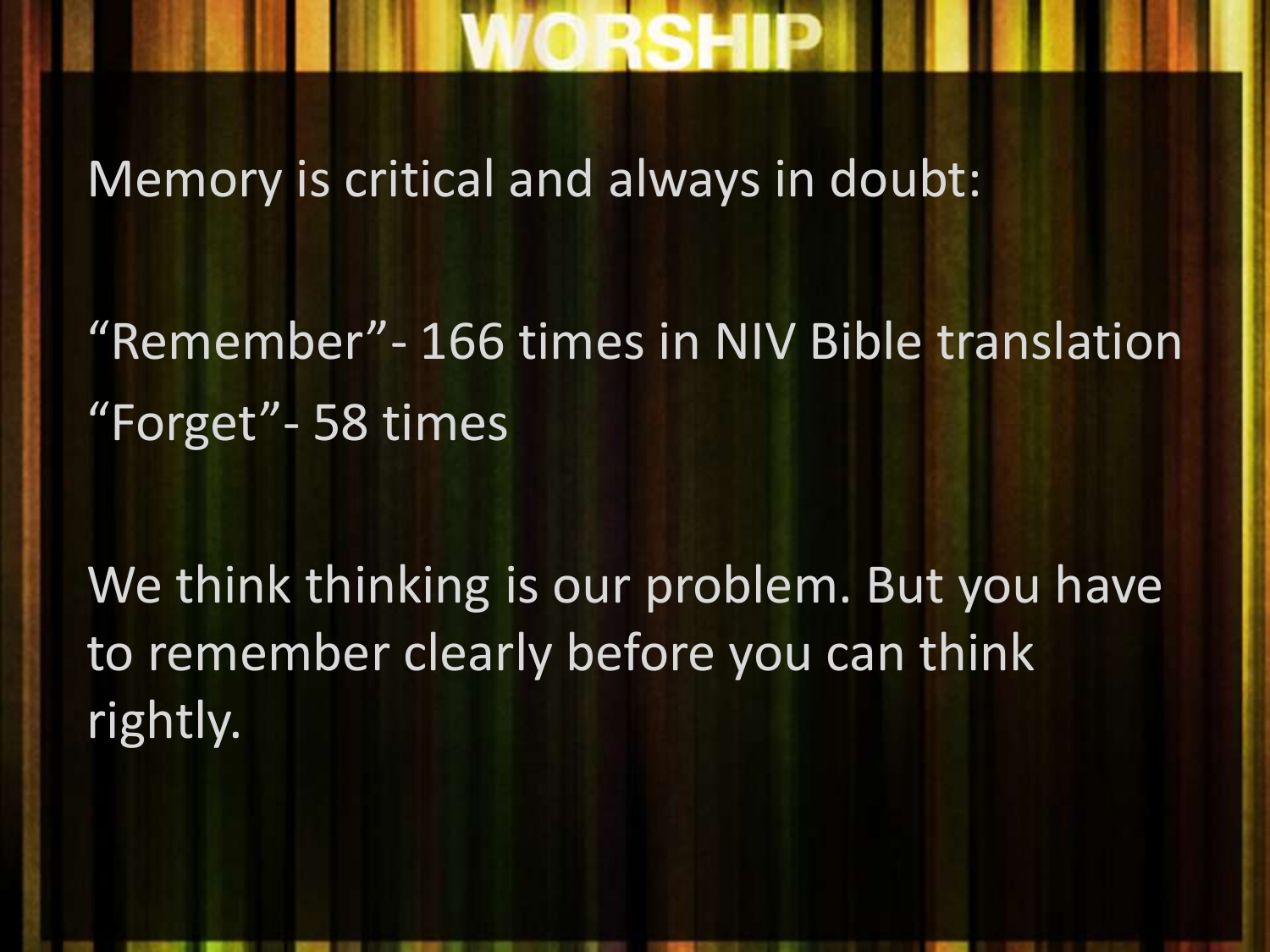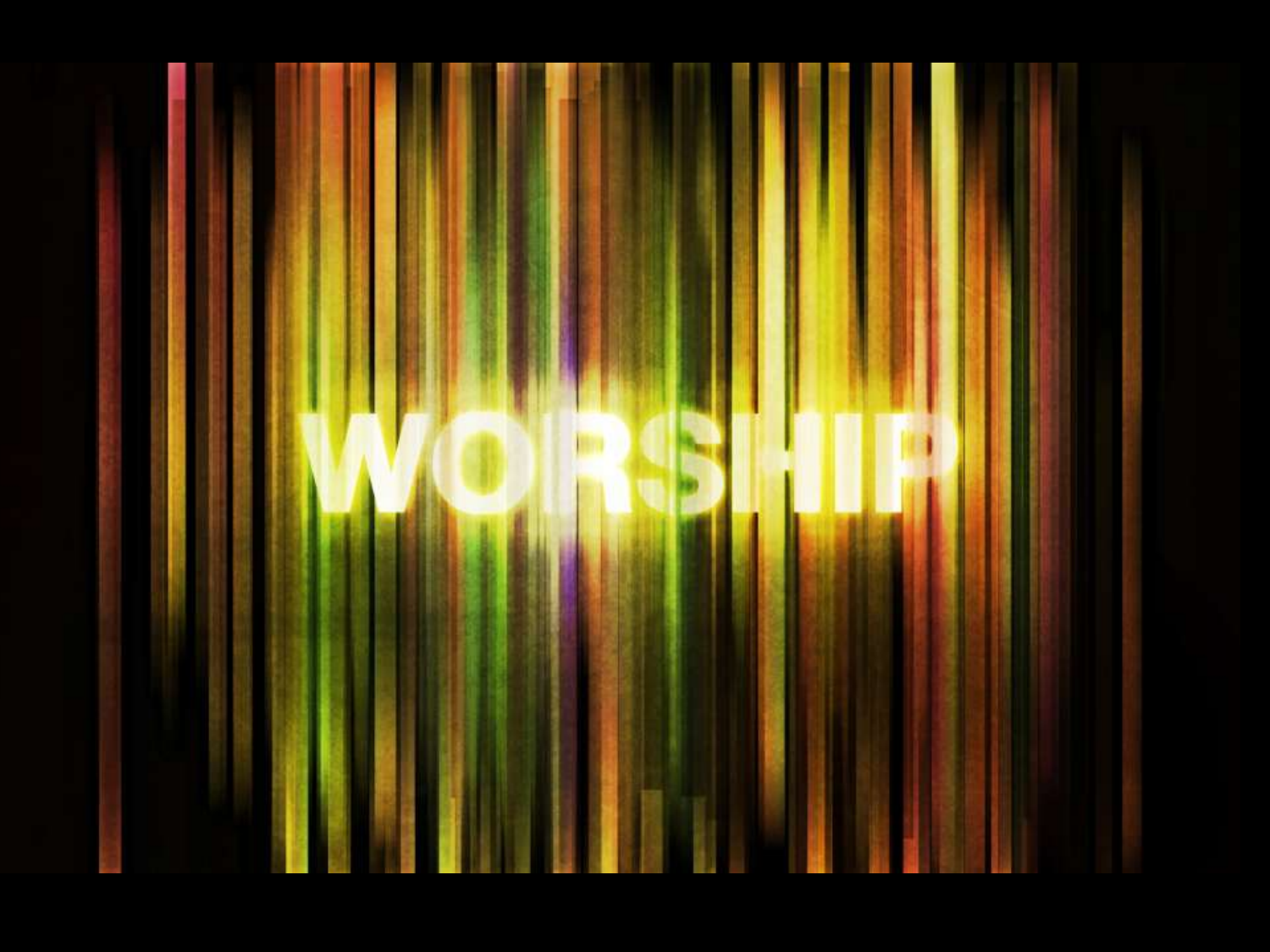#### Numbers 15:37-41

The LORD said to Moses, 38 "Speak to the Israelites and say to them: 'Throughout the generations to come **you are to make tassels on the corners of your garments, with a blue cord on each tassel**. 39 You will have these tassels to look at and so you will **remember all the commands of the LORD**, that you may obey them and not prostitute yourselves by going after the lusts of your own hearts and eyes. 40 **Then you will remember** to obey all my commands and will be consecrated to your God. 41 I am the LORD your God, who brought you out of Egypt to be your God. I am the LORD your God.'"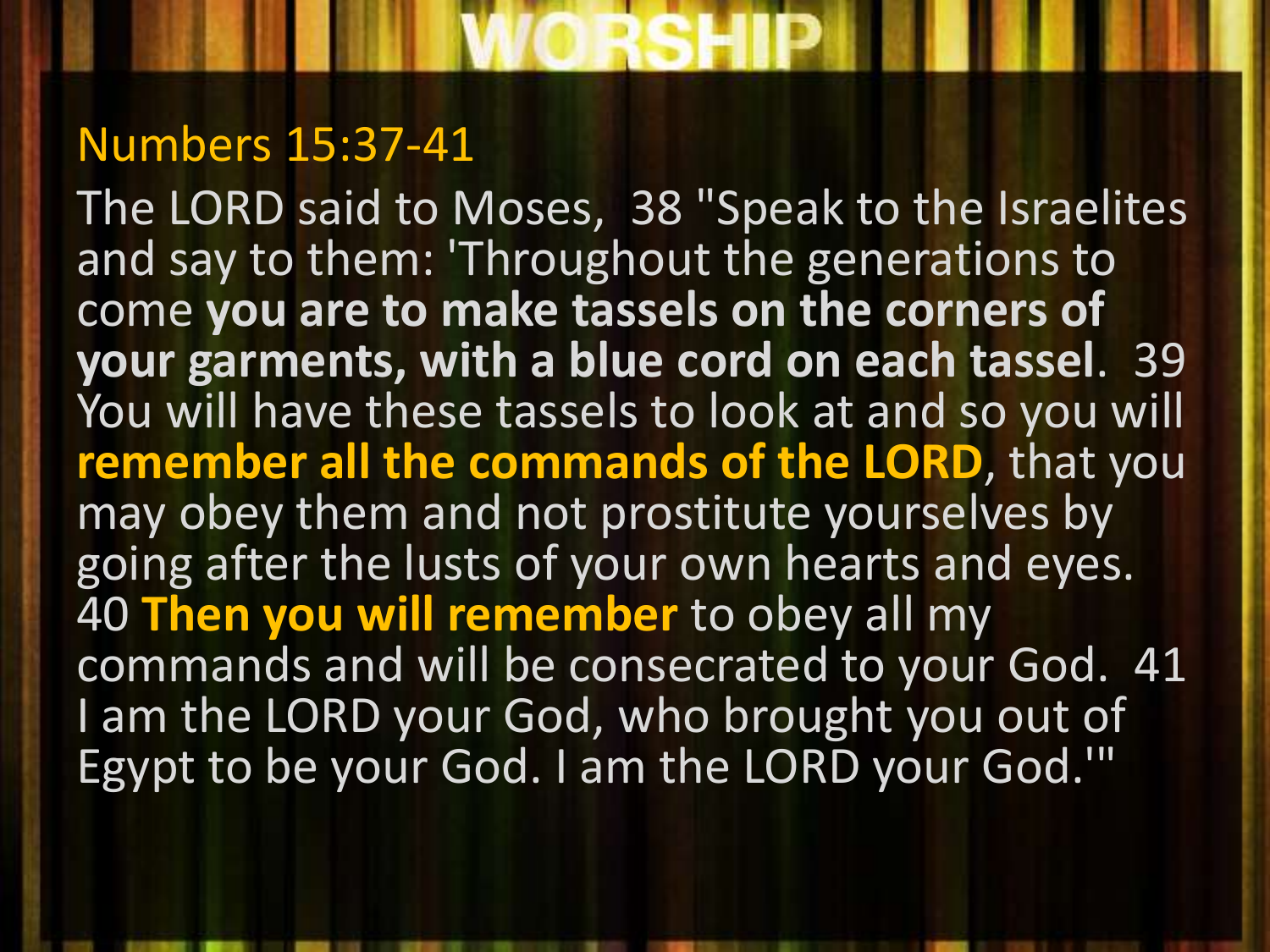### We forget:

what **is** vs. what we see  $\rightarrow$  so we forget God

what's **right** vs. what we **want**  $\rightarrow$  idolatry

**real past** vs. flattering **interpretations**  $\rightarrow$  forget our sin and need for grace

our **sin and infirmity** (what we are), for whom **we'd like to think** we are  $\rightarrow$  forget the lessons we should have learned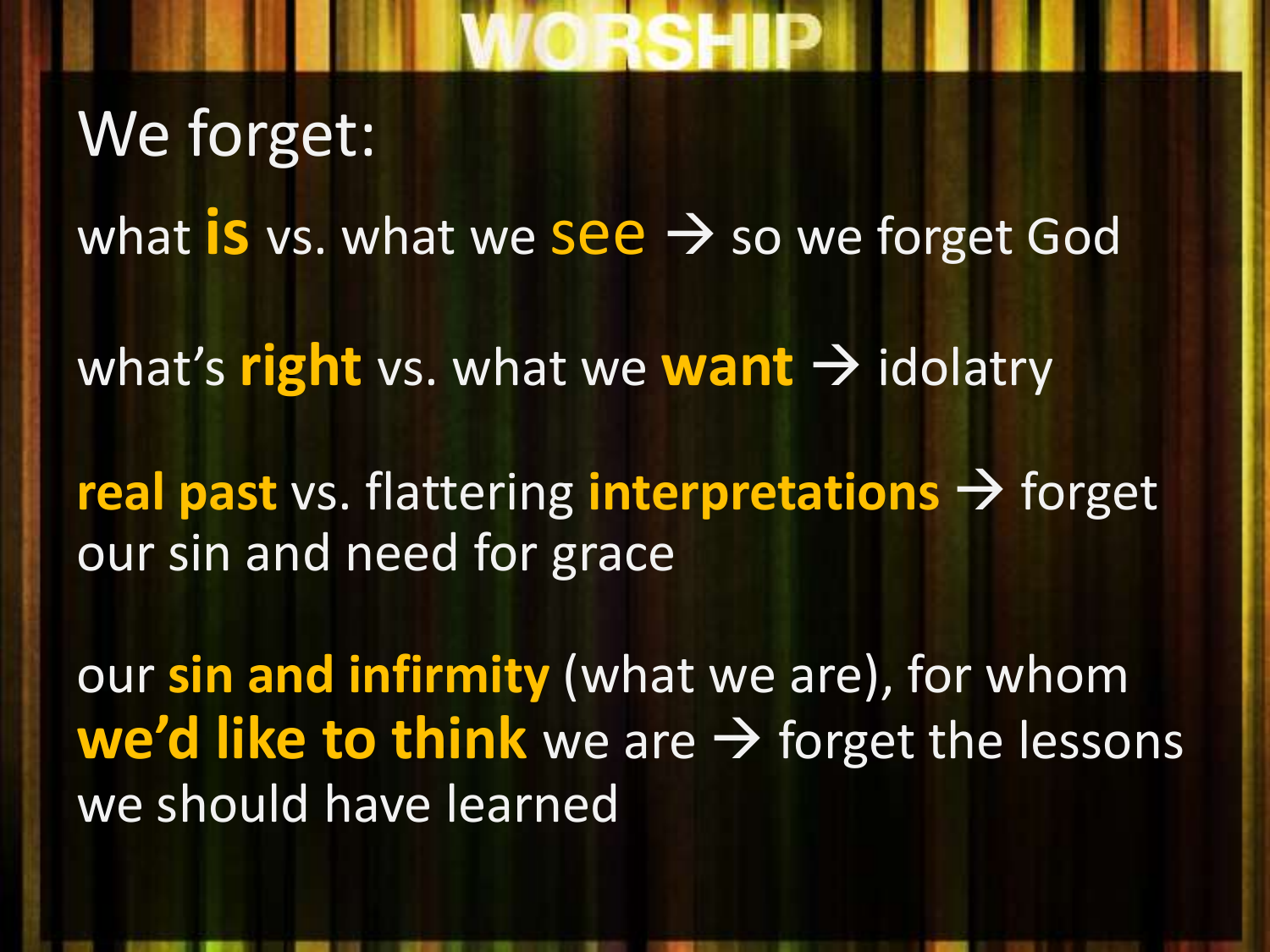When we do remember: We remember wrong

Brain Science:

Bible:

**Numbers 11:4-6** "The rabble with them began to crave other food, and again the Israelites started wailing and said, "If only we had meat to eat! 5 We remember the fish we ate in Egypt at no cost-- also the cucumbers, melons, leeks, onions and garlic. 6 But now we have lost our appetite; we never see anything but this manna!"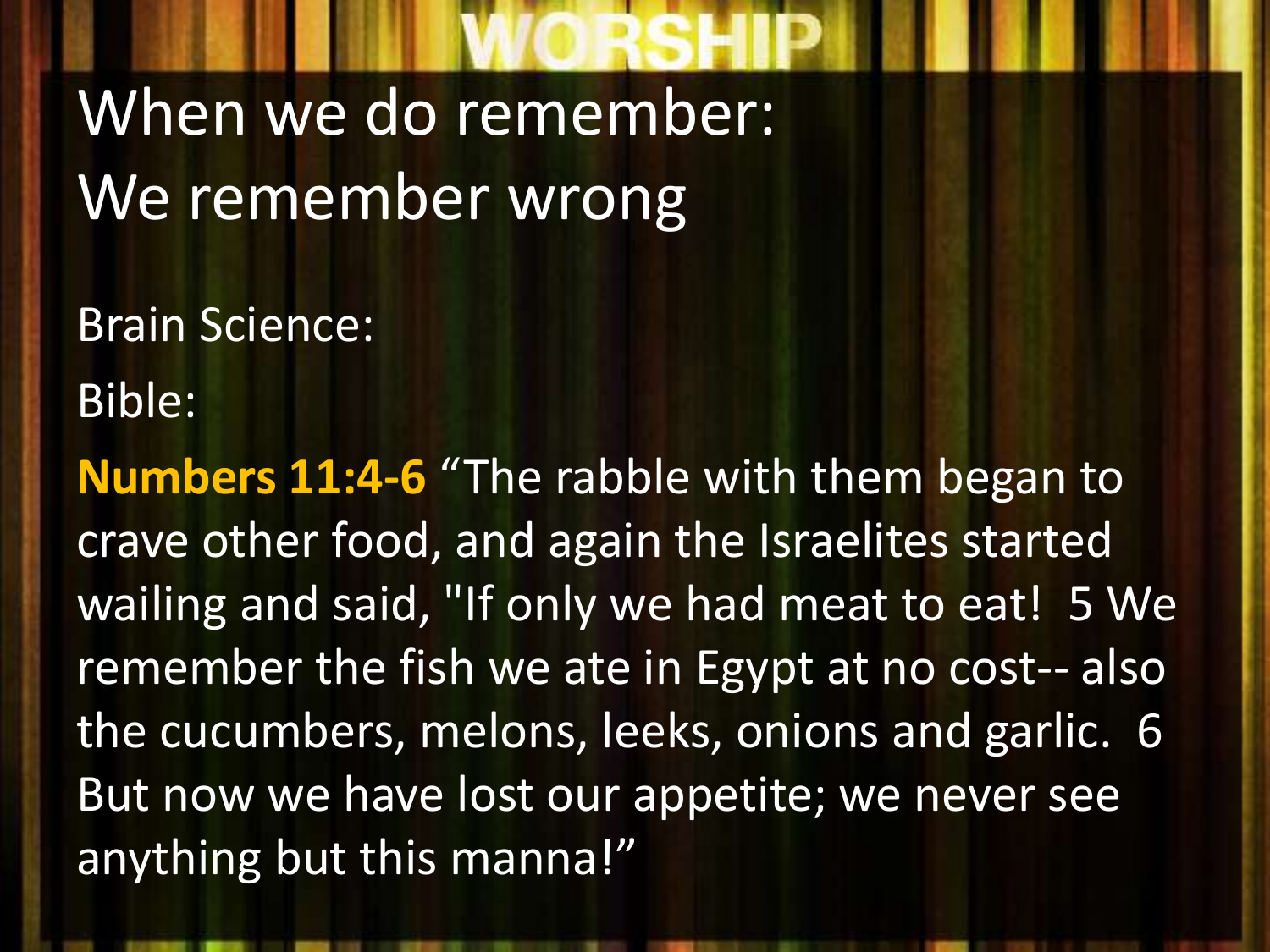Because: We remember reactively to justify ourselves That's why: God commands his people to be PROACTIVE and DISCIPLINED remembers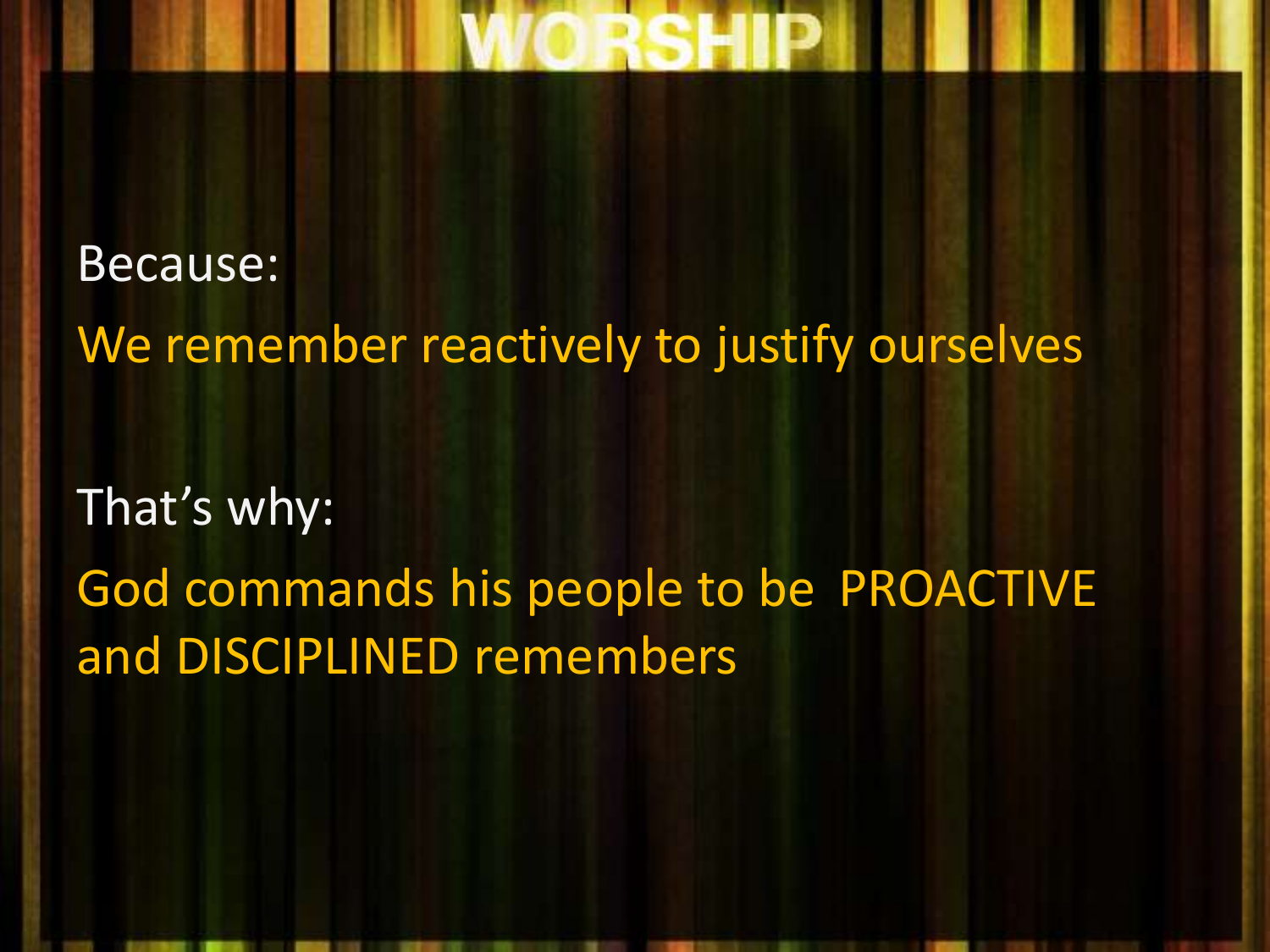#### Luke 22:19

And he took bread, gave thanks and broke it, and gave it to them, saying, "This is my body given for you; do this in remembrance of me."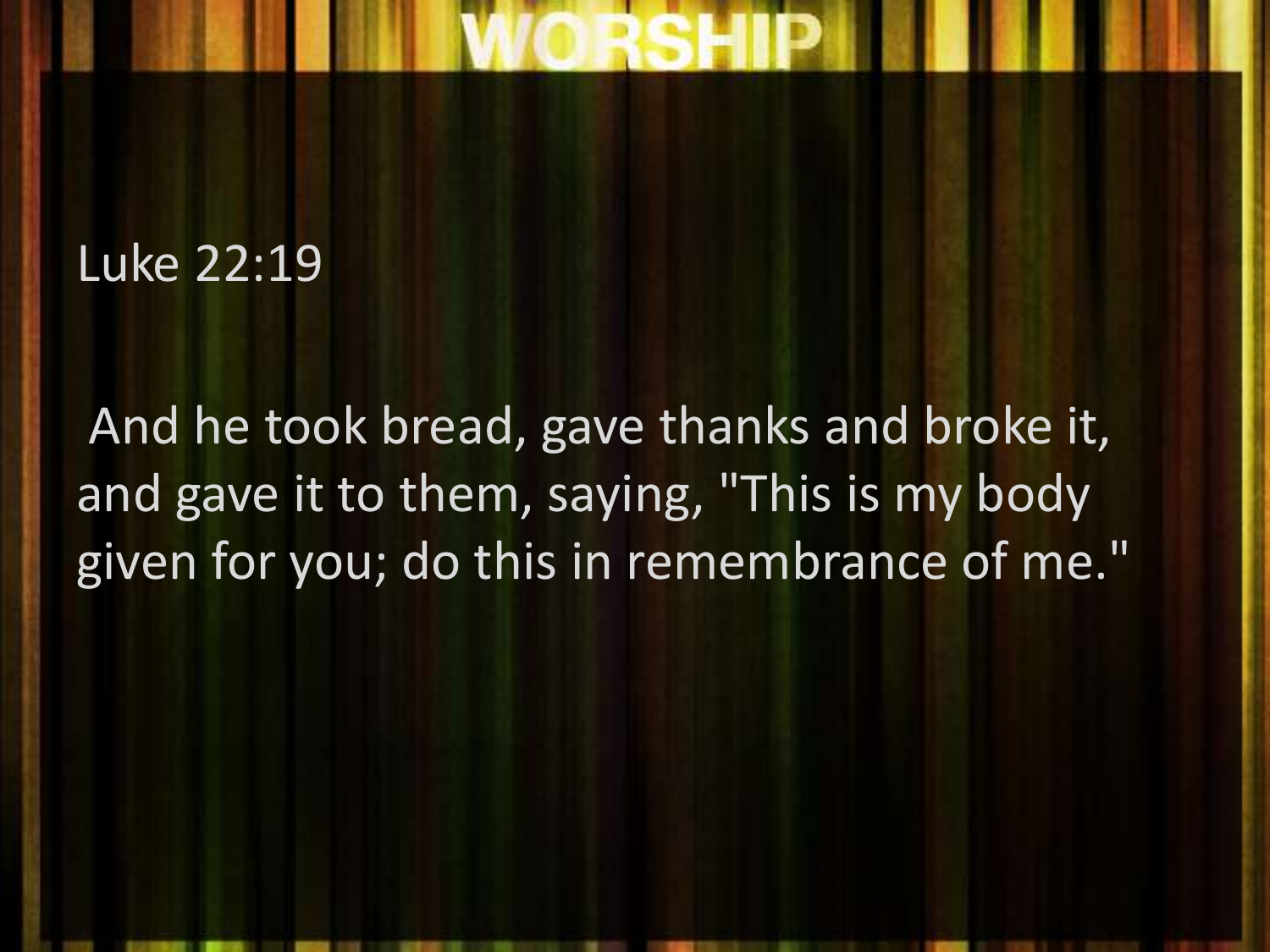#### 1 Corinthians 11:24-26

"…and when he had given thanks, he broke it and said, "This is my body, which is for you; **do this in remembrance of me**." 25 In the same way, after supper he took the cup, saying, "This cup is the new covenant in my blood; **do this**, whenever you drink it, **in remembrance of me**." 26 For whenever you eat this bread and drink this cup, **you proclaim the Lord's death until he comes."**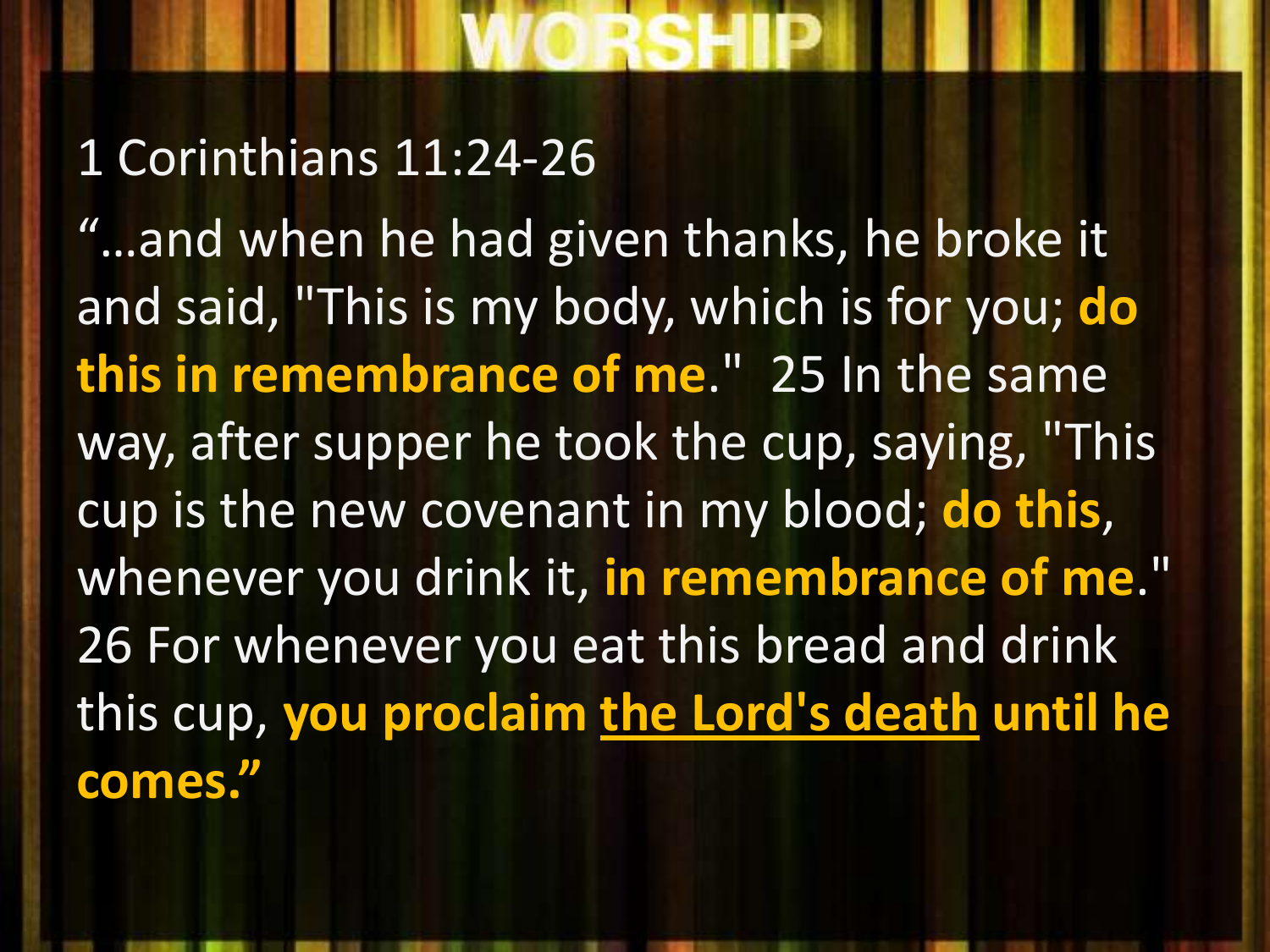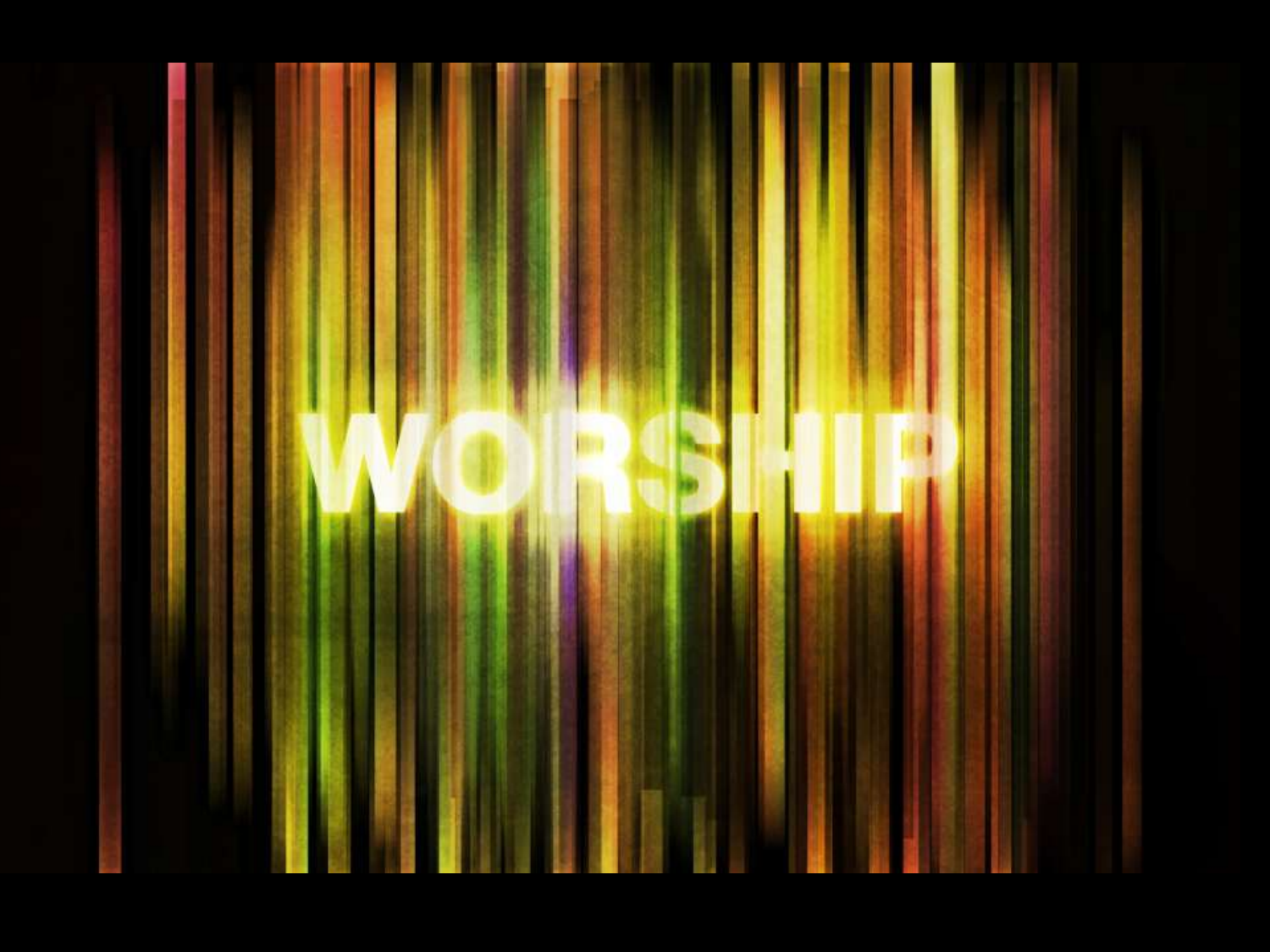### A stable LOCAL CHURCH: God's plan for your memory

Examples:

- 1. Singing worship
- 2. Preaching
- 3. Community

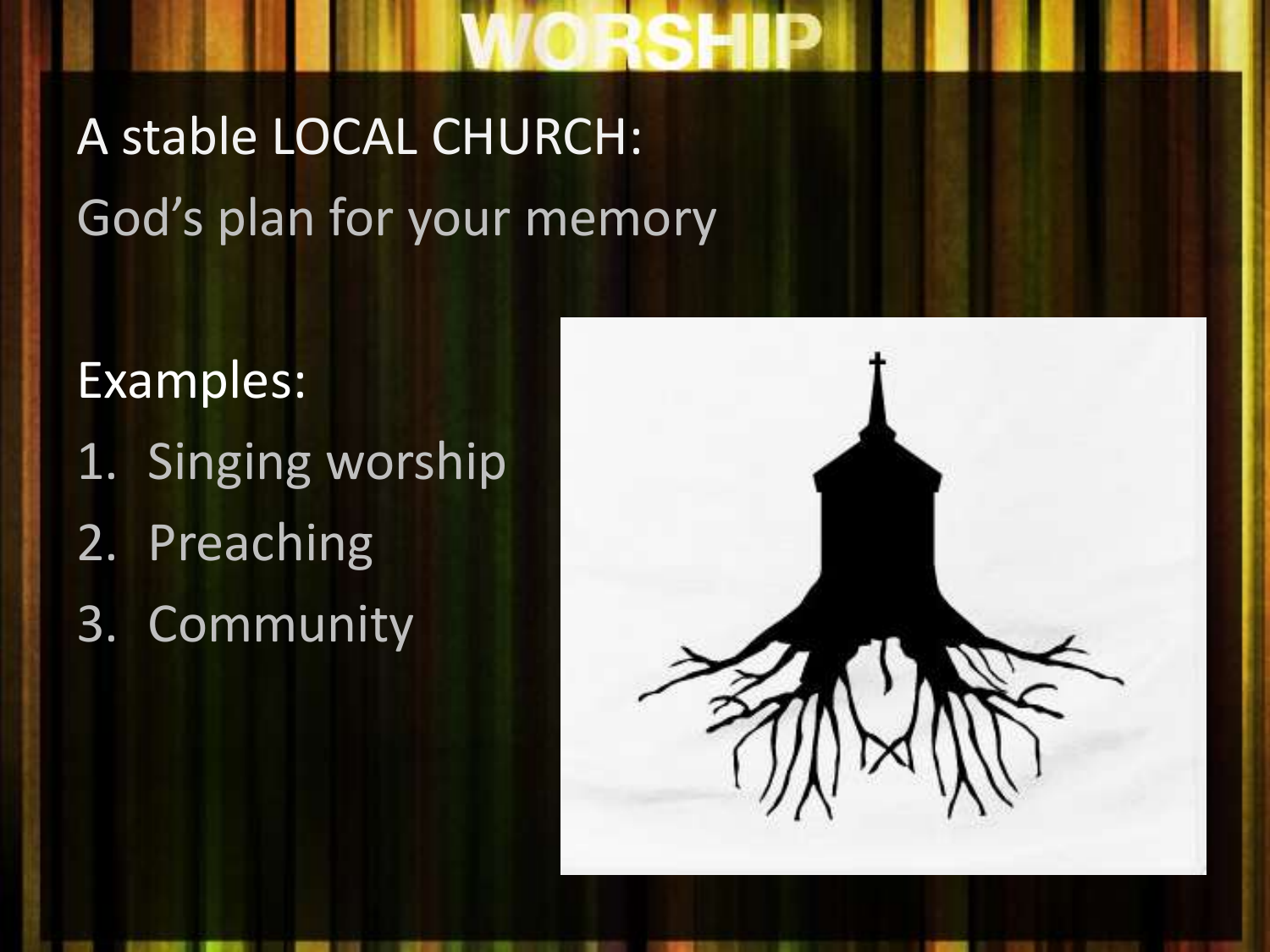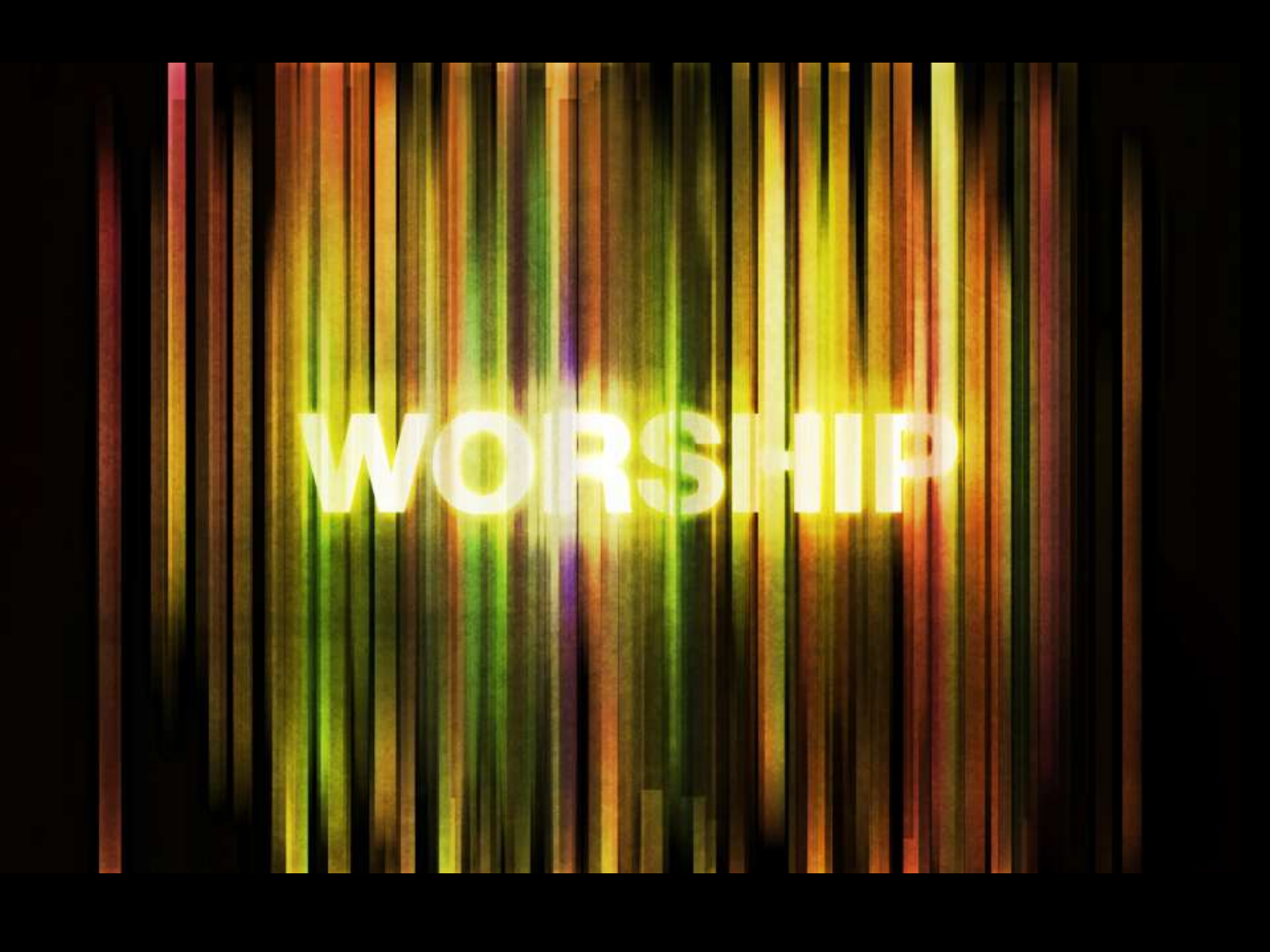#### **Remember**

- 1. I am a chronic forgetter
- 2. God has provided for my forgetting
- 3. Embrace remembering lifestyle
- 4. Cling to simple truths
- 5. Believe in Jesus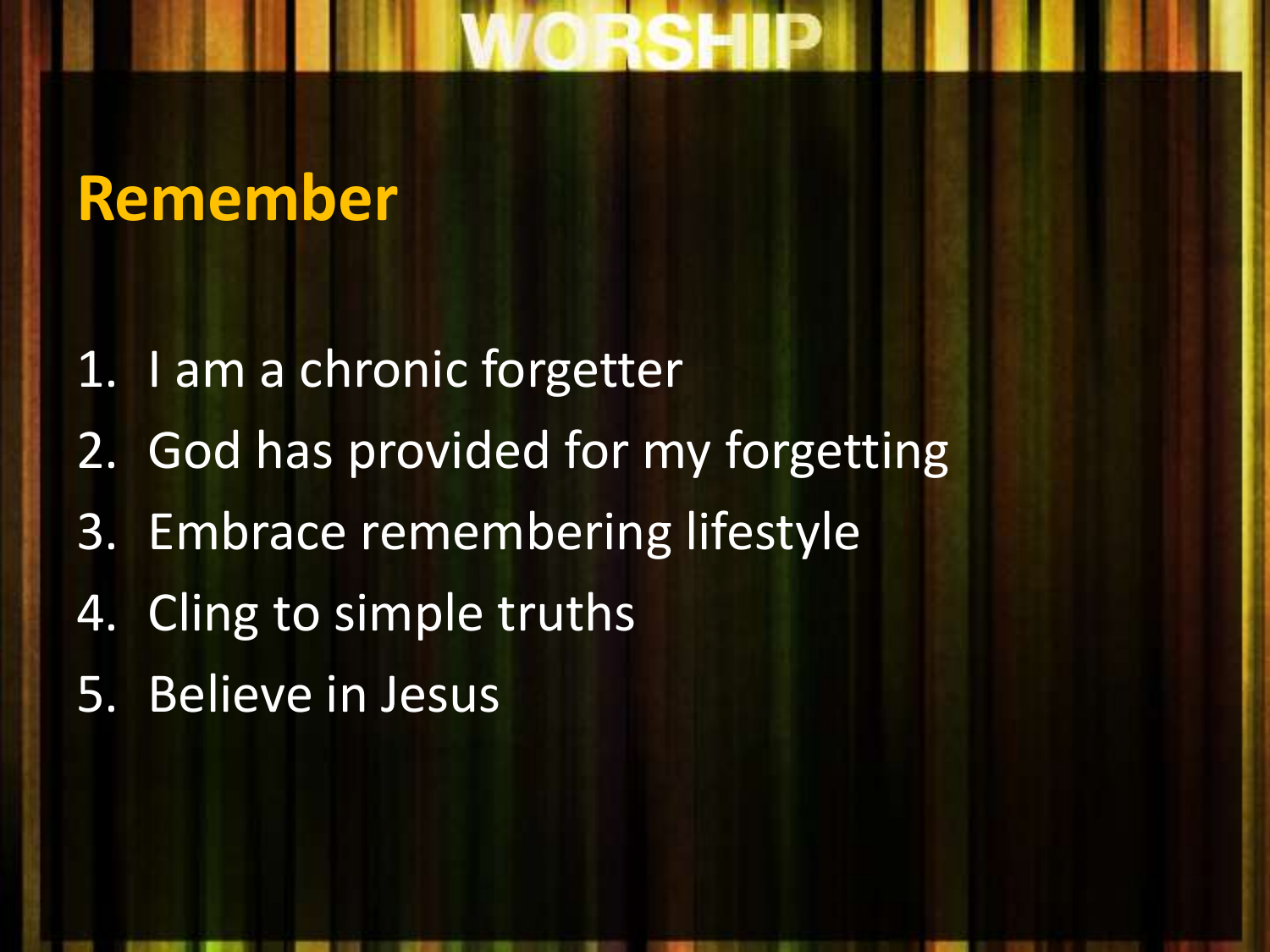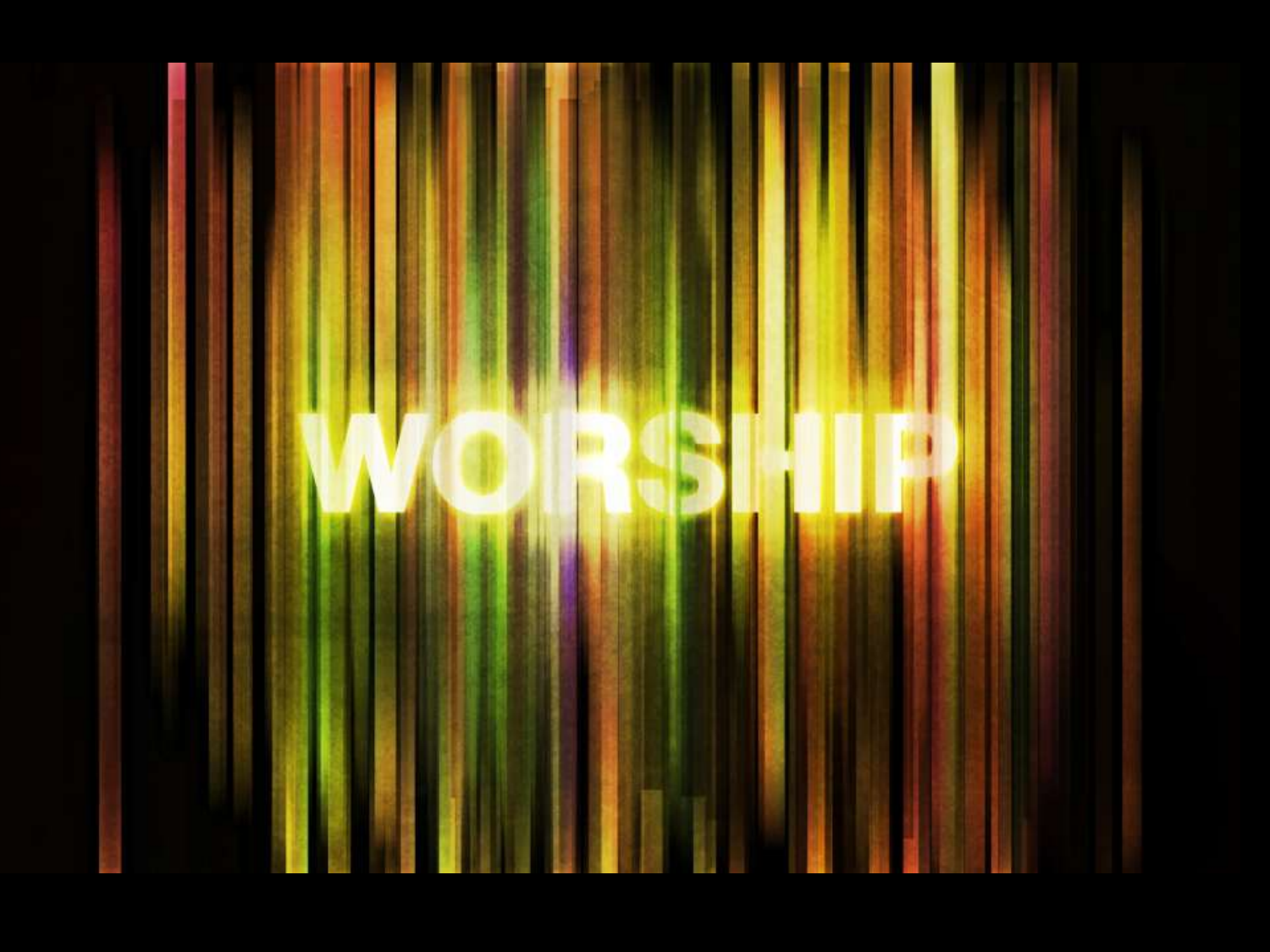#### "Such is man's nature, that he is very inactive and lazy unless he is influenced by some affection, either love or hatred, desire, hope, fear, or some other. These affections we see to be the springs that set men a going, in all the affairs of life, and engage them in all their pursuits."

– Jonathan Edwards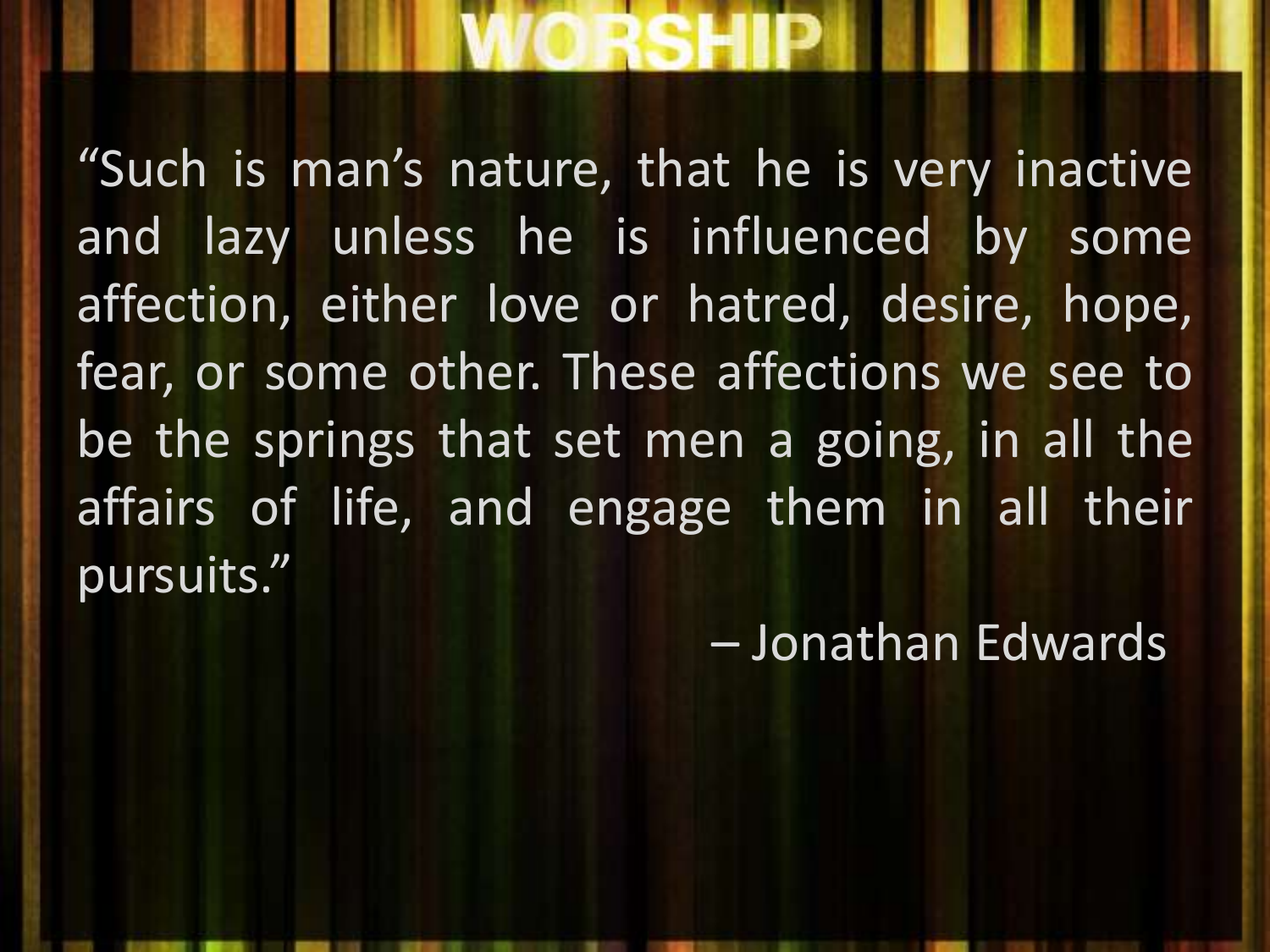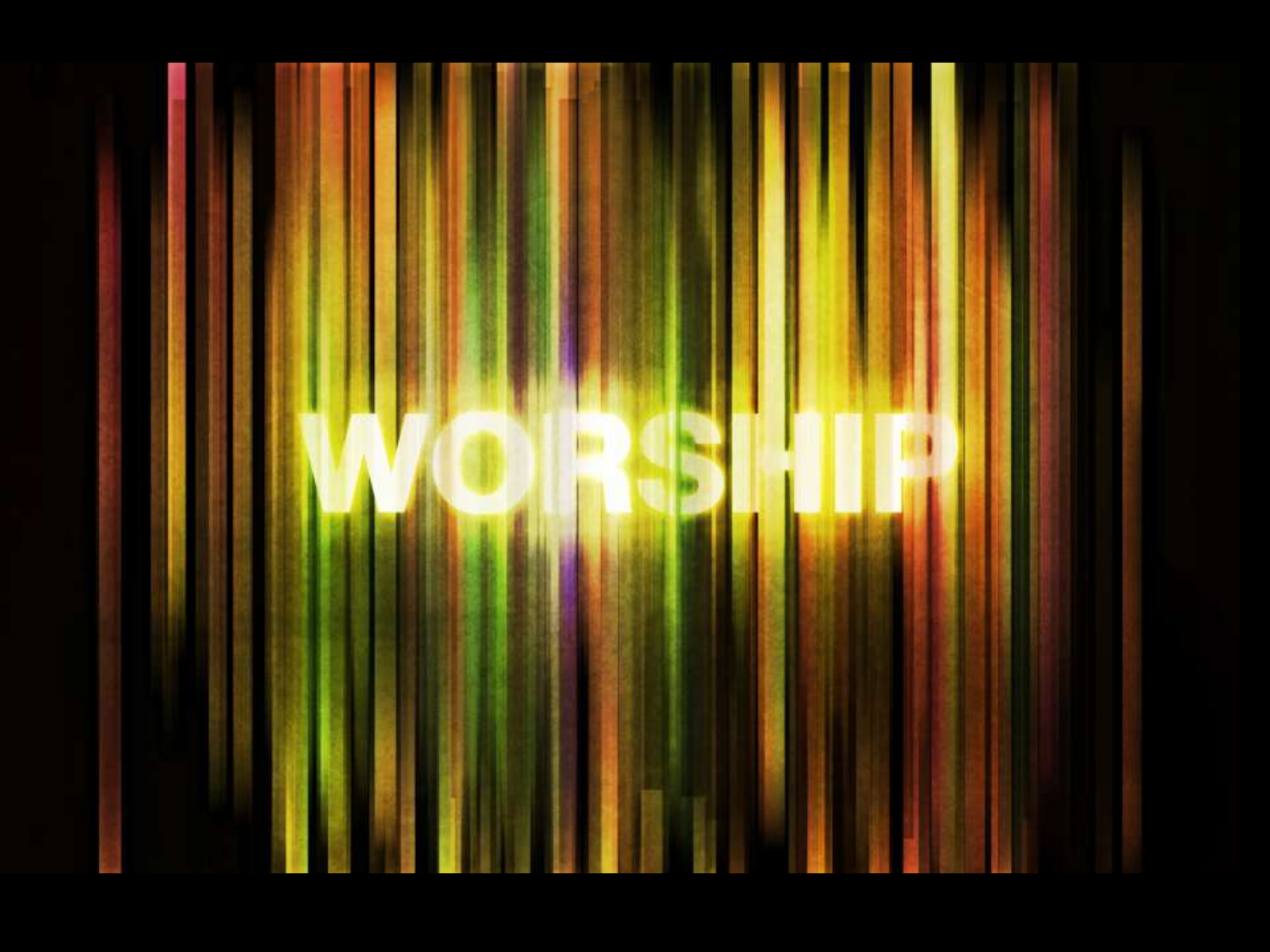### **Luke 15:32**,

"We *had to celebrate and be glad*, because this brother of yours was dead and is alive again; he was lost and is found."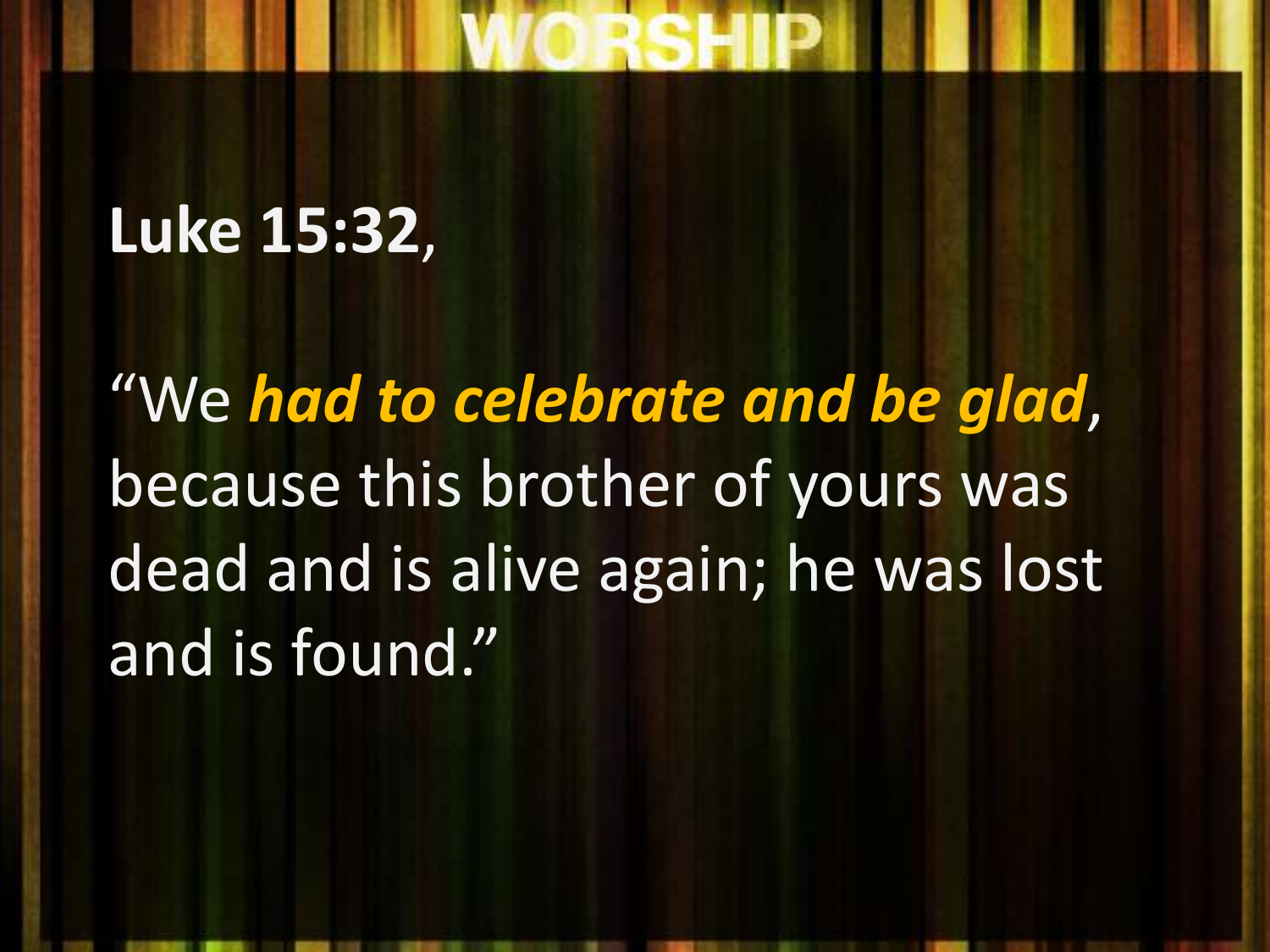# We have to be people growing in the EXPRESSIVENESS and DISCIPLINE of CELEBRATION.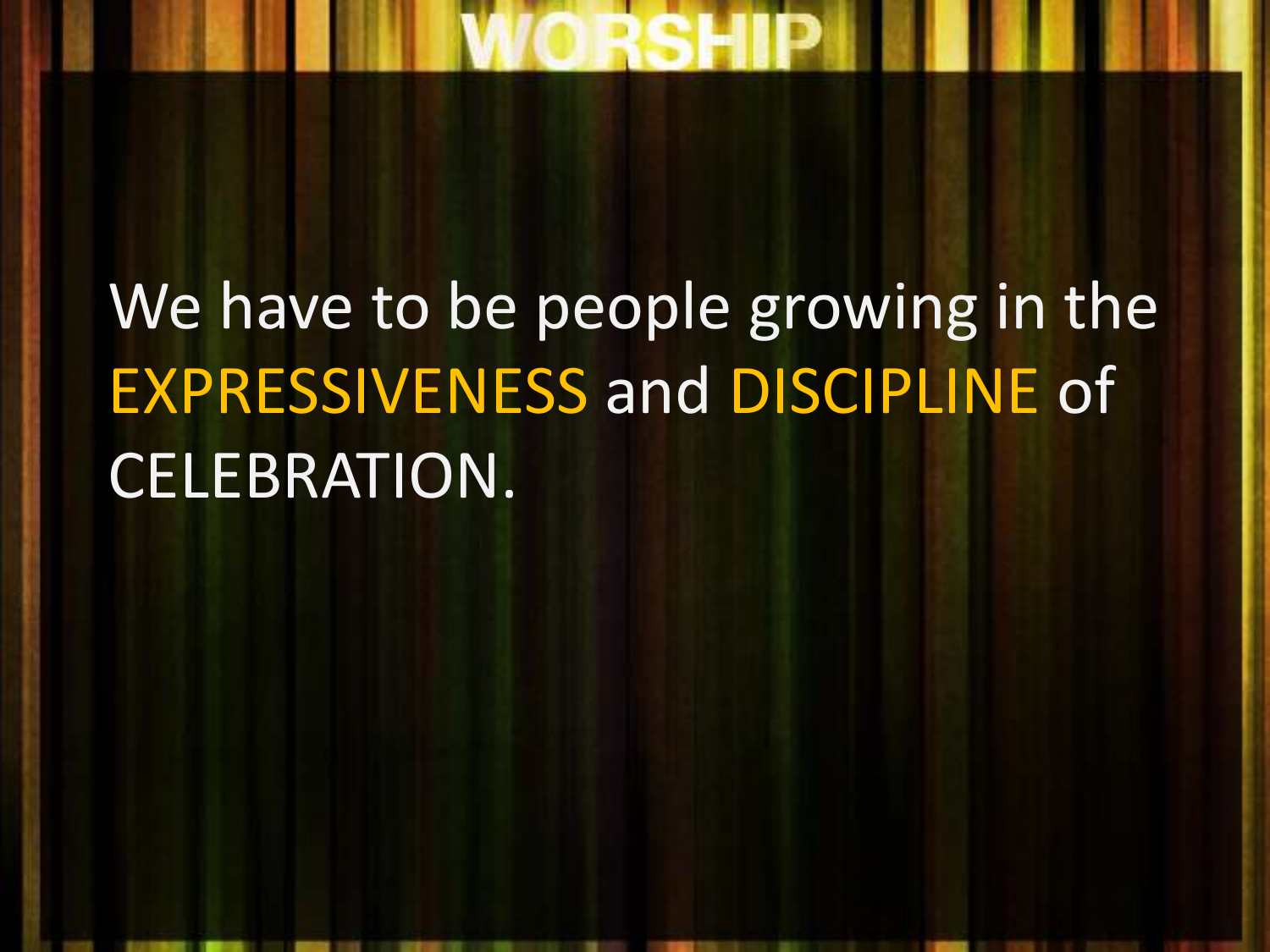# 1. A people of growing expressiveness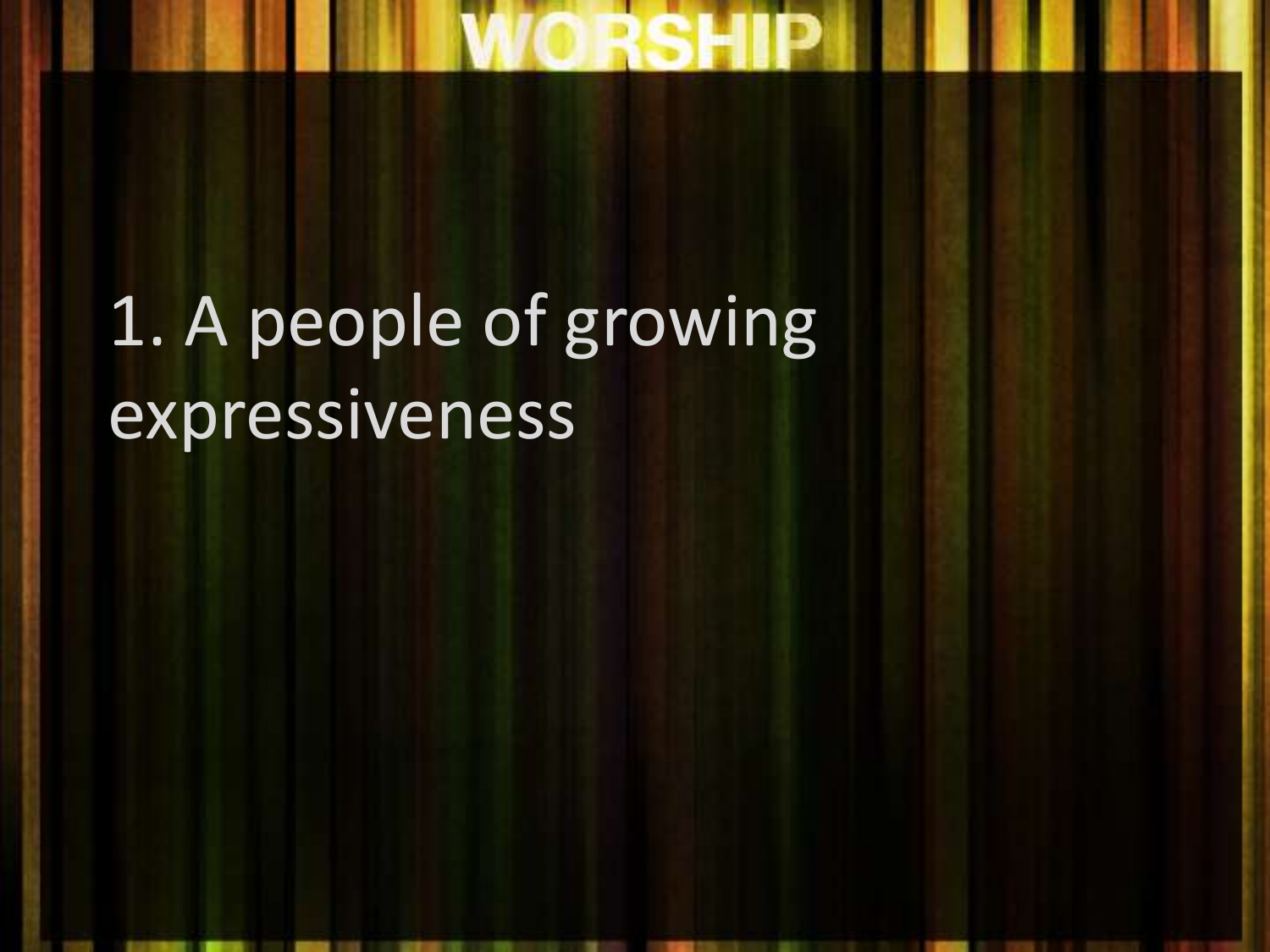# **56** commands to sing in the Psalms

**Rejoice: 36 times-** most are calls for us to rejoice

**Psalm** 32:11 <sup>11</sup> Rejoice in the LORD and be glad, you righteous; sing, all you who are upright in heart!

Psalm 40:16 <sup>16</sup> But may all who seek you rejoice and be glad in you; may those who love your salvation always say, "The LORD be exalted!"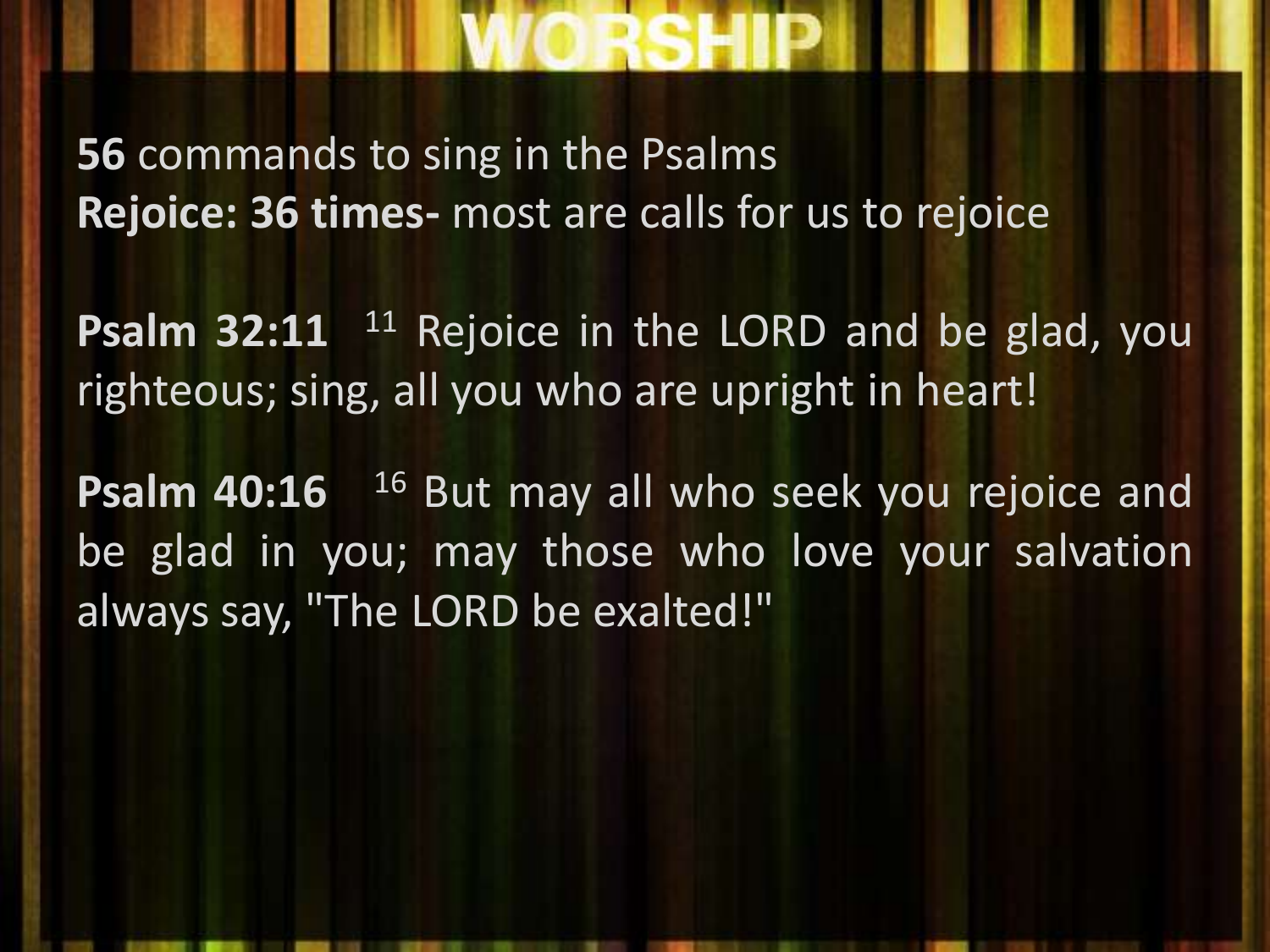#### Expressiveness…

#### How relative is it really?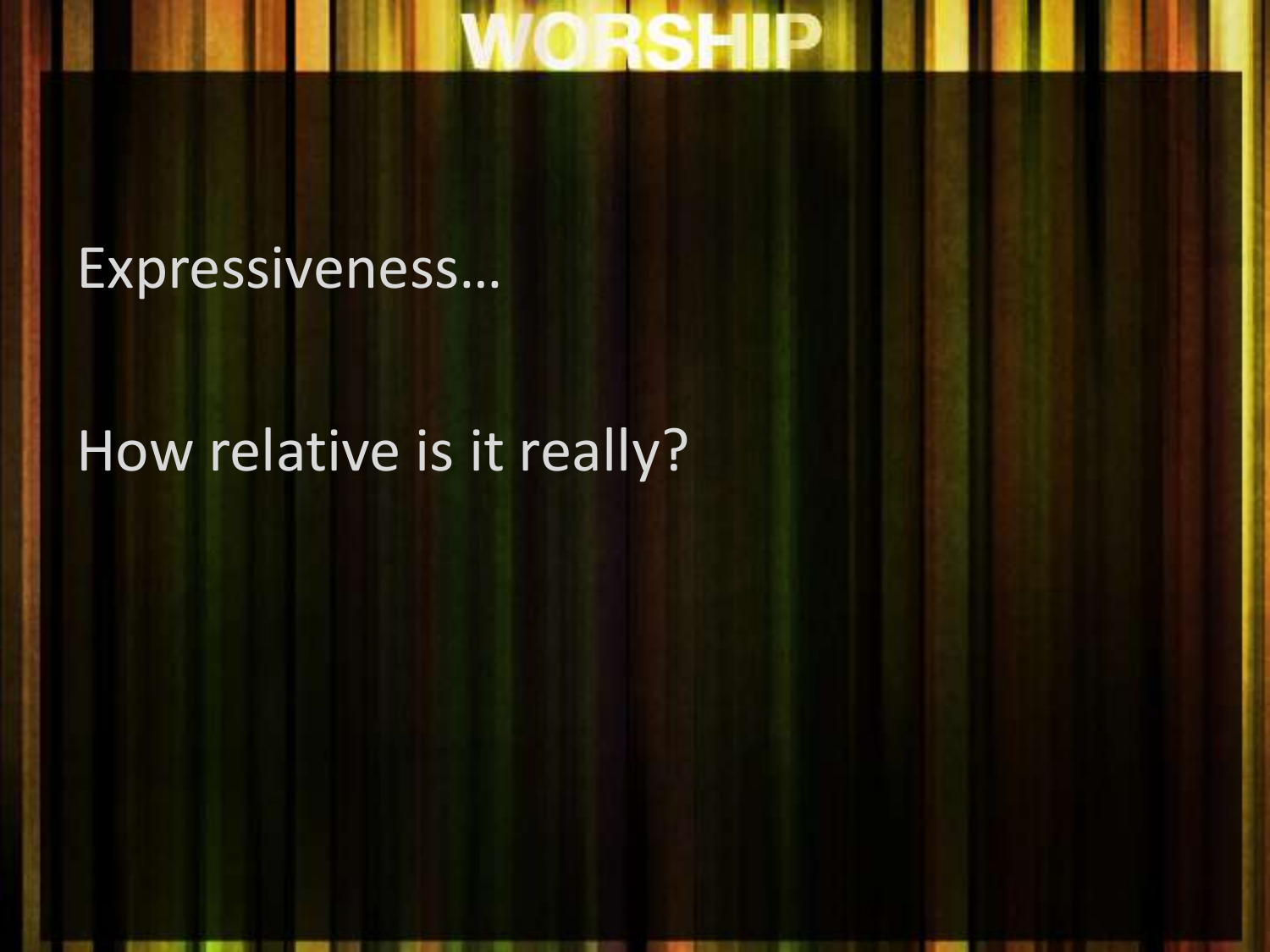## 2 Tests:

# 1.The Football Test 2.The Humiliation Test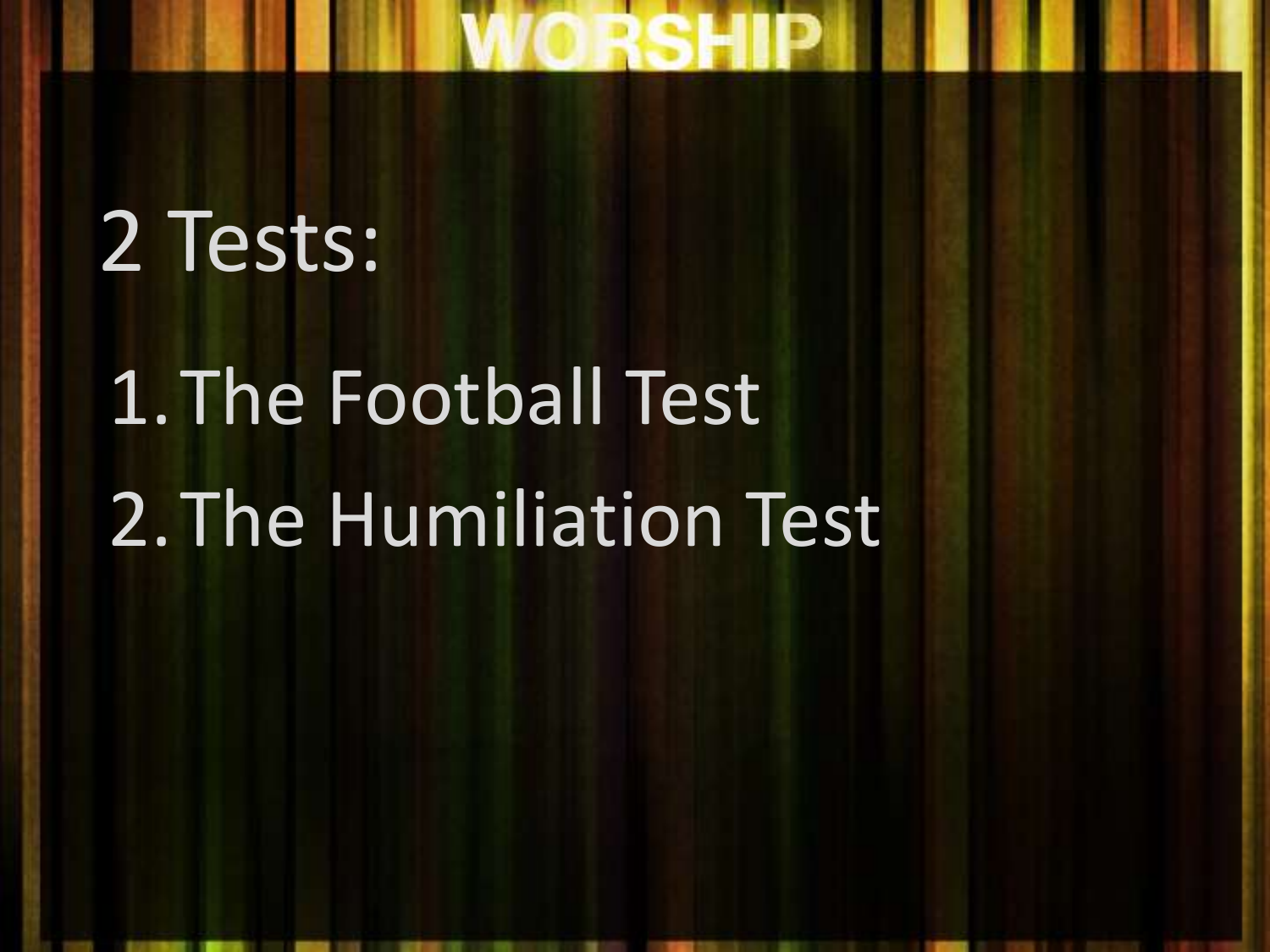**2 Samuel 6:16-23** "As the ark of the LORD was entering the City of David, Michal (David's wife) daughter of Saul watched from a window. And when she saw King David leaping and dancing before the LORD, she despised him in her heart.  $17$  They brought the ark of the LORD and set it in its place inside the tent that David had pitched for it, and David sacrificed burnt offerings and fellowship offerings before the LORD. <sup>18</sup> After he had finished sacrificing the burnt offerings and fellowship offerings, he blessed the people in the name of the LORD Almighty…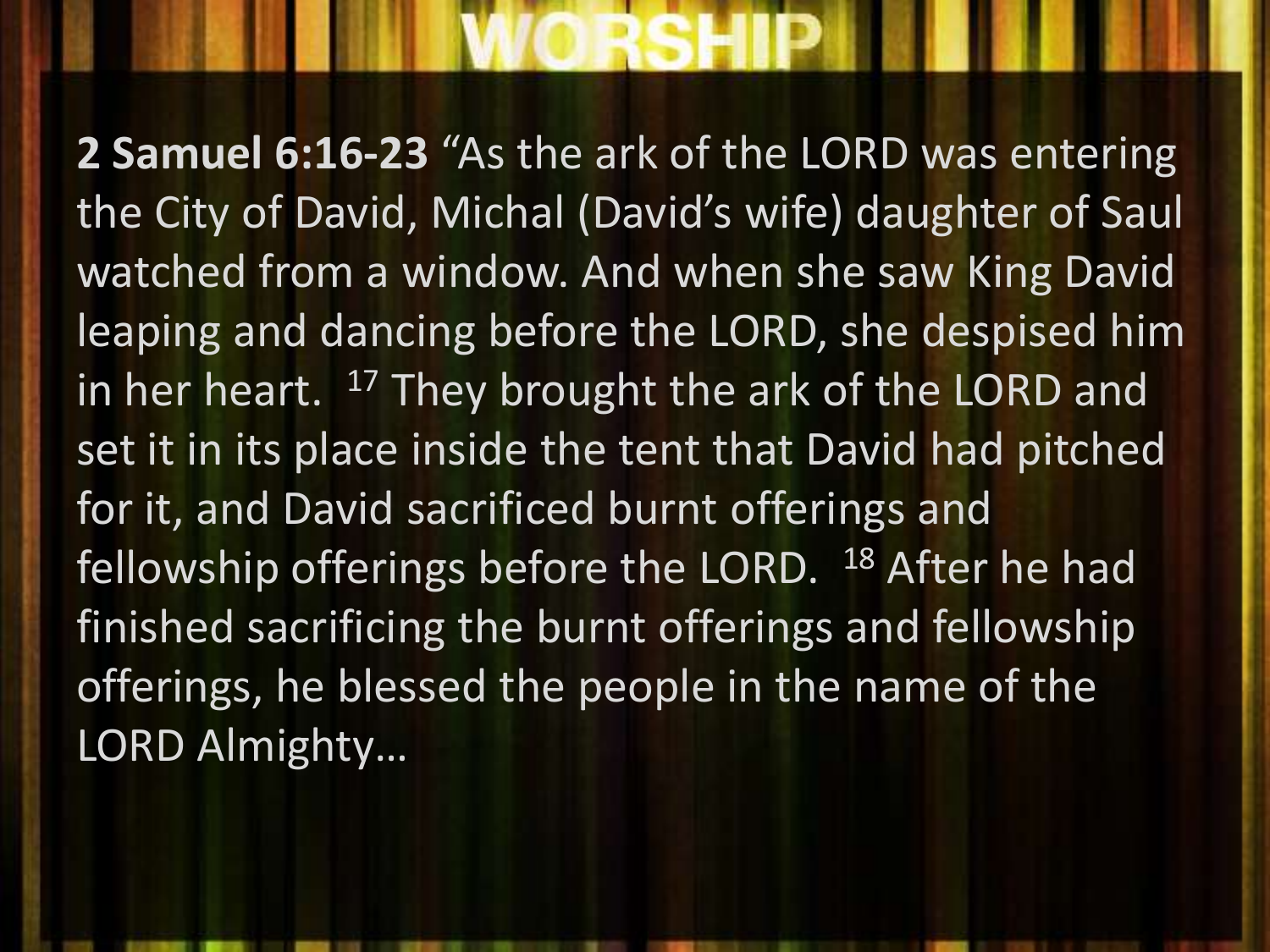…Then he gave a loaf of bread, a cake of dates and a cake of raisins to each person in the whole crowd of Israelites, both men and women. And all the people went to their homes.  $20 \text{ T}$  When David returned home to bless his household, Michal daughter of Saul came out to meet him and said, "How the king of Israel has distinguished himself today, disrobing in the sight of the slave girls of his servants as any vulgar fellow would!"…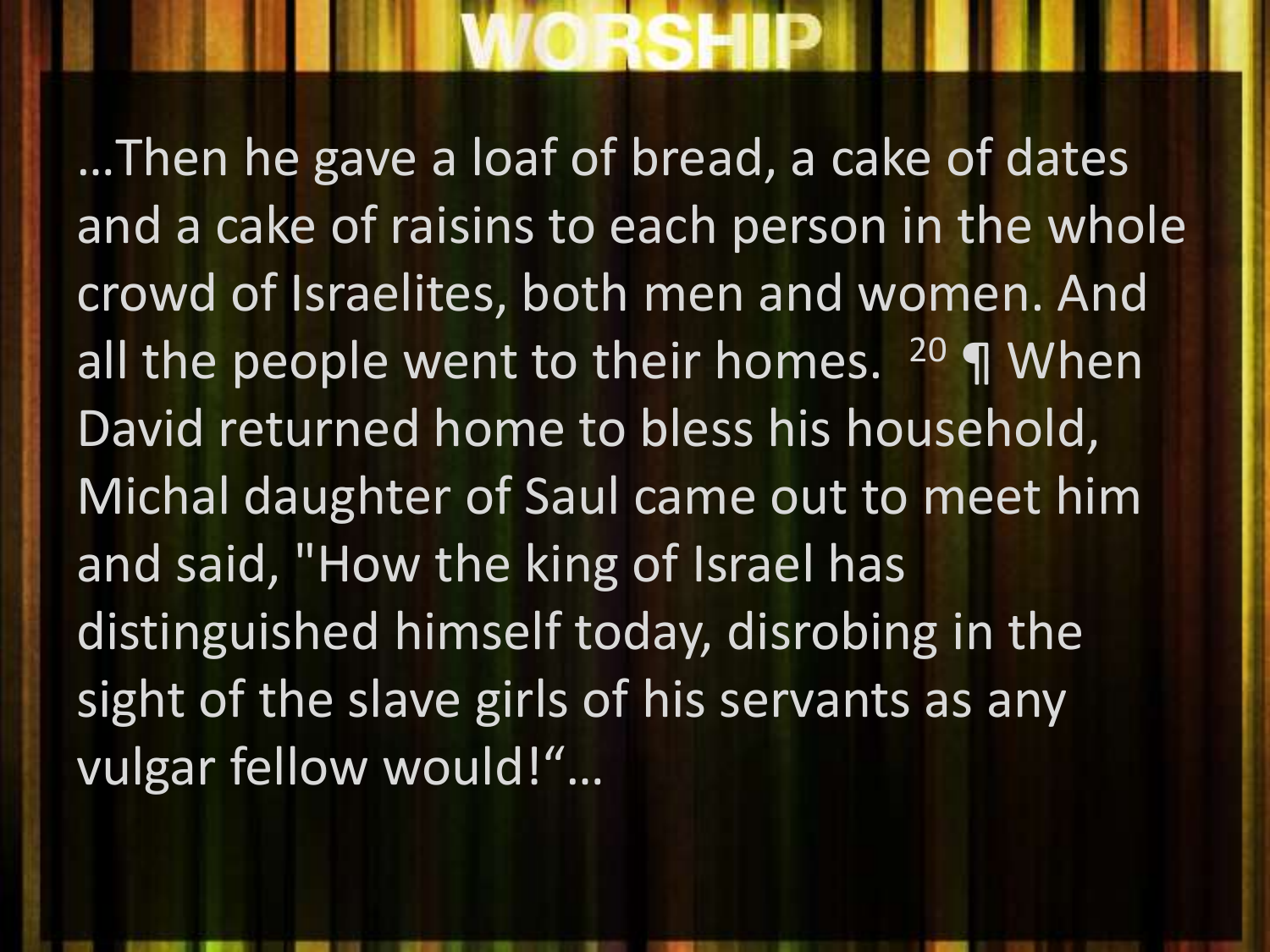…David said to Michal, "It was before the LORD, who chose me rather than your father or anyone from his house when he appointed me ruler over the LORD's people Israel-- I will celebrate before the LORD. <sup>22</sup> I will become even more undignified than this, and I will be humiliated in my own eyes. But by these slave girls you spoke of, I will be held in honor." <sup>23</sup> And Michal daughter of Saul had no children to the day of her death."

2 Samuel 6:16-23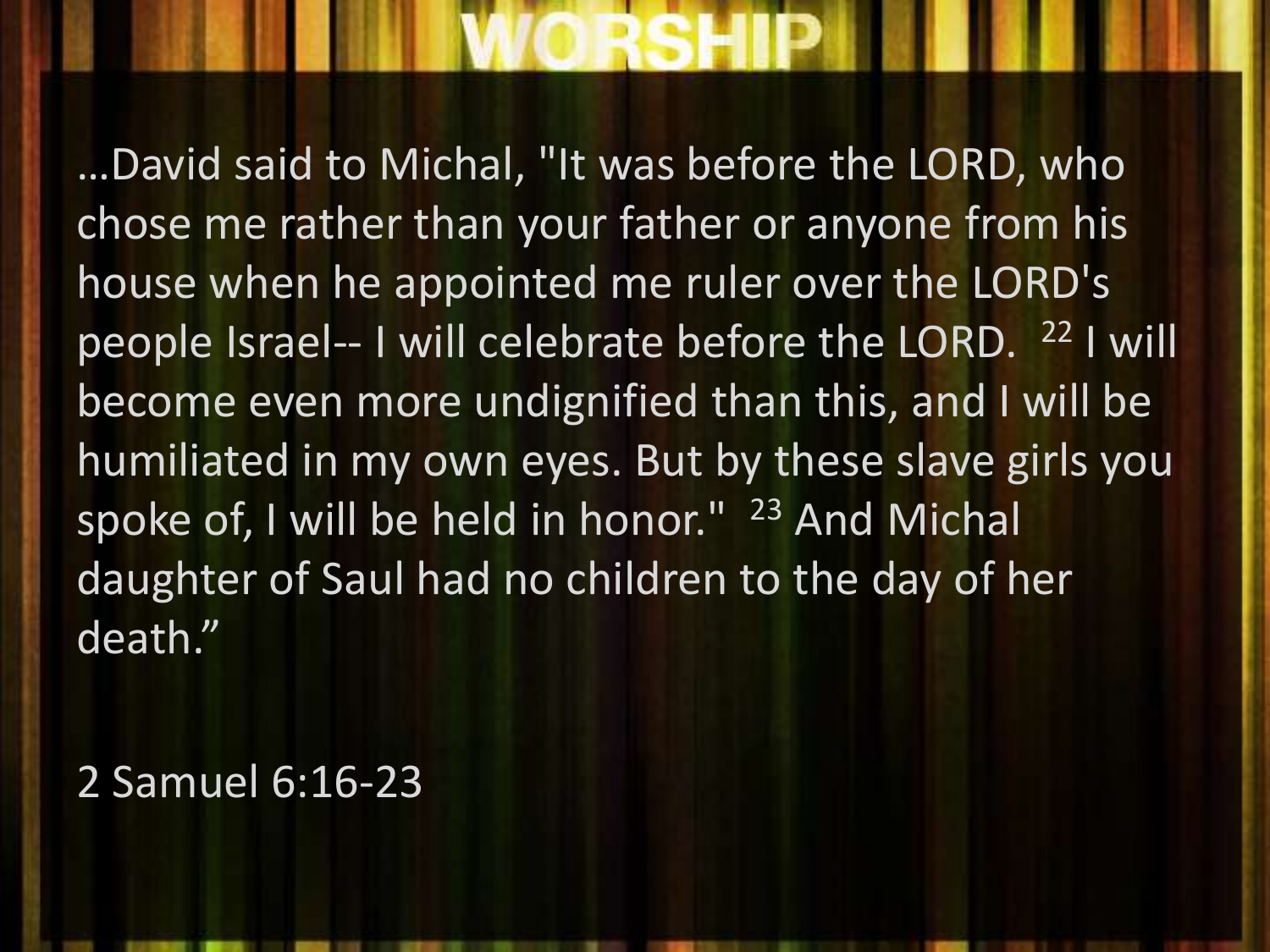# 2. A people of disciplined celebration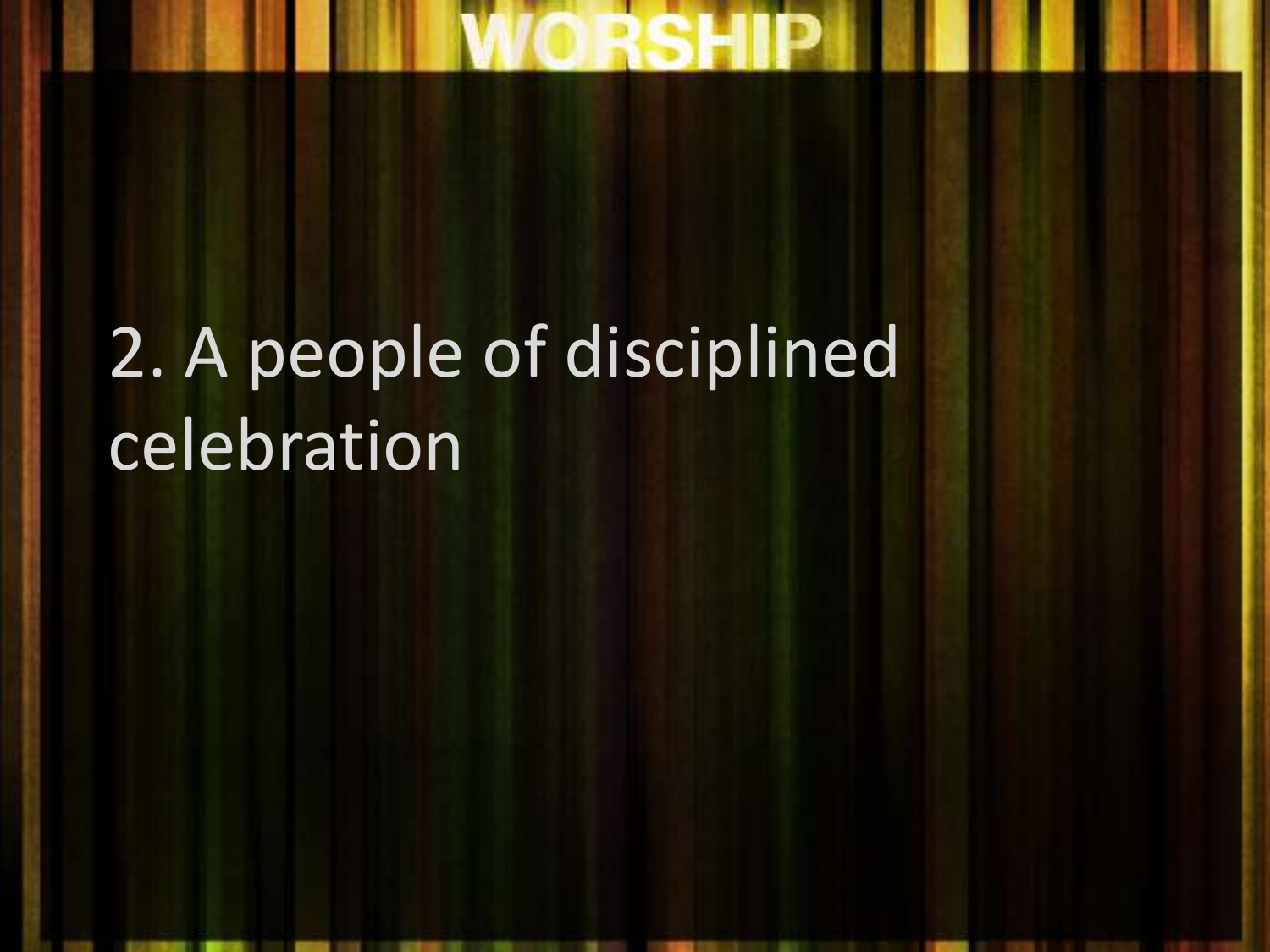#### 3 kinds of things to celebrate:

1. Occurrences- spontaneous celebration 2. Repetitions- forgetfulness 3. Constants- forgetfulness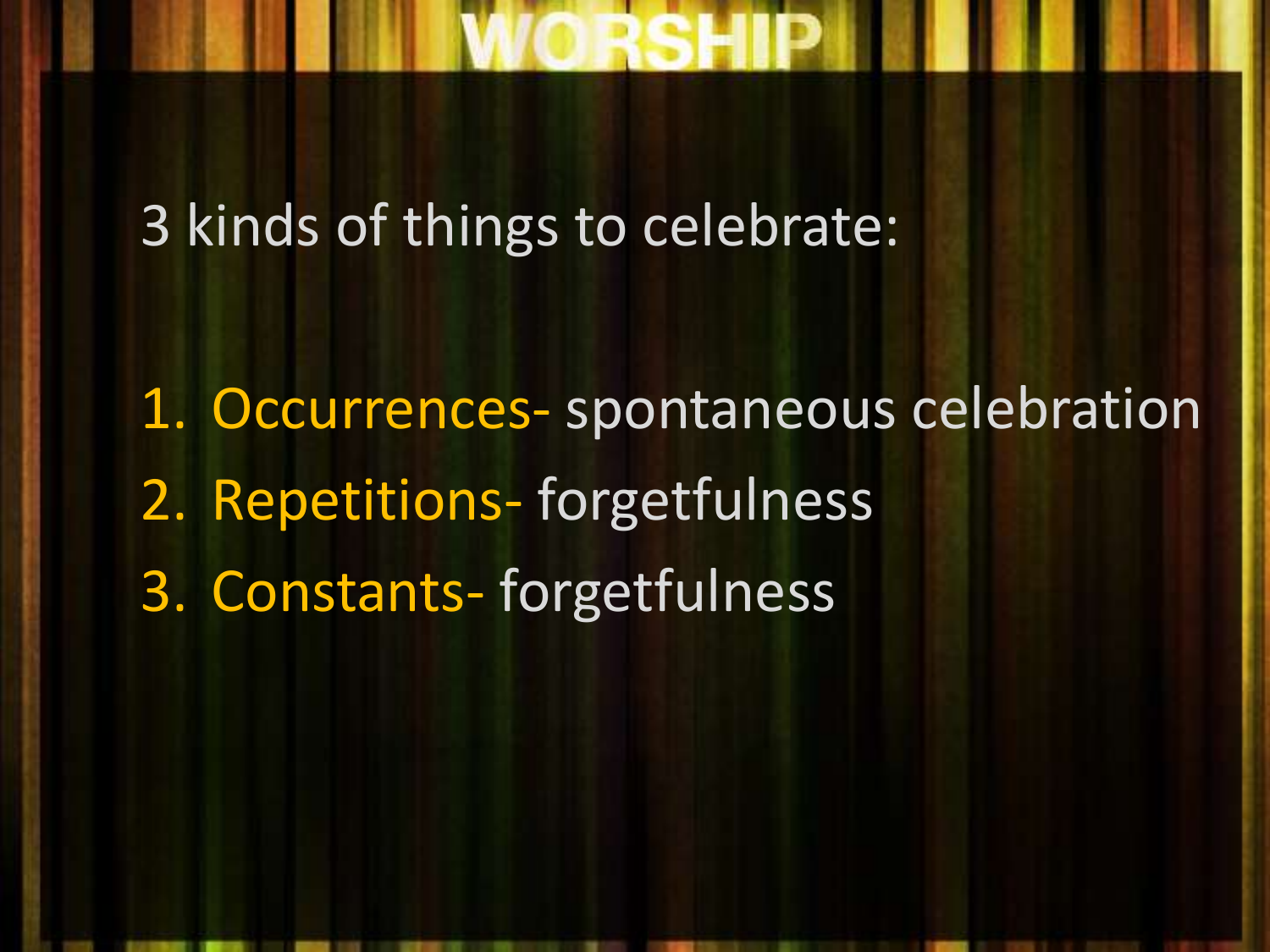### **Constants**

#### **God himself:**

Psalm 16:11, "in my presence is fullness of joy, in thy right hand are pleasures for evermore."

#### **God's word:**

**Psalm 119:103**, "how sweet are your words to my taste, sweeter than honey to my mouth!"

**God's work:**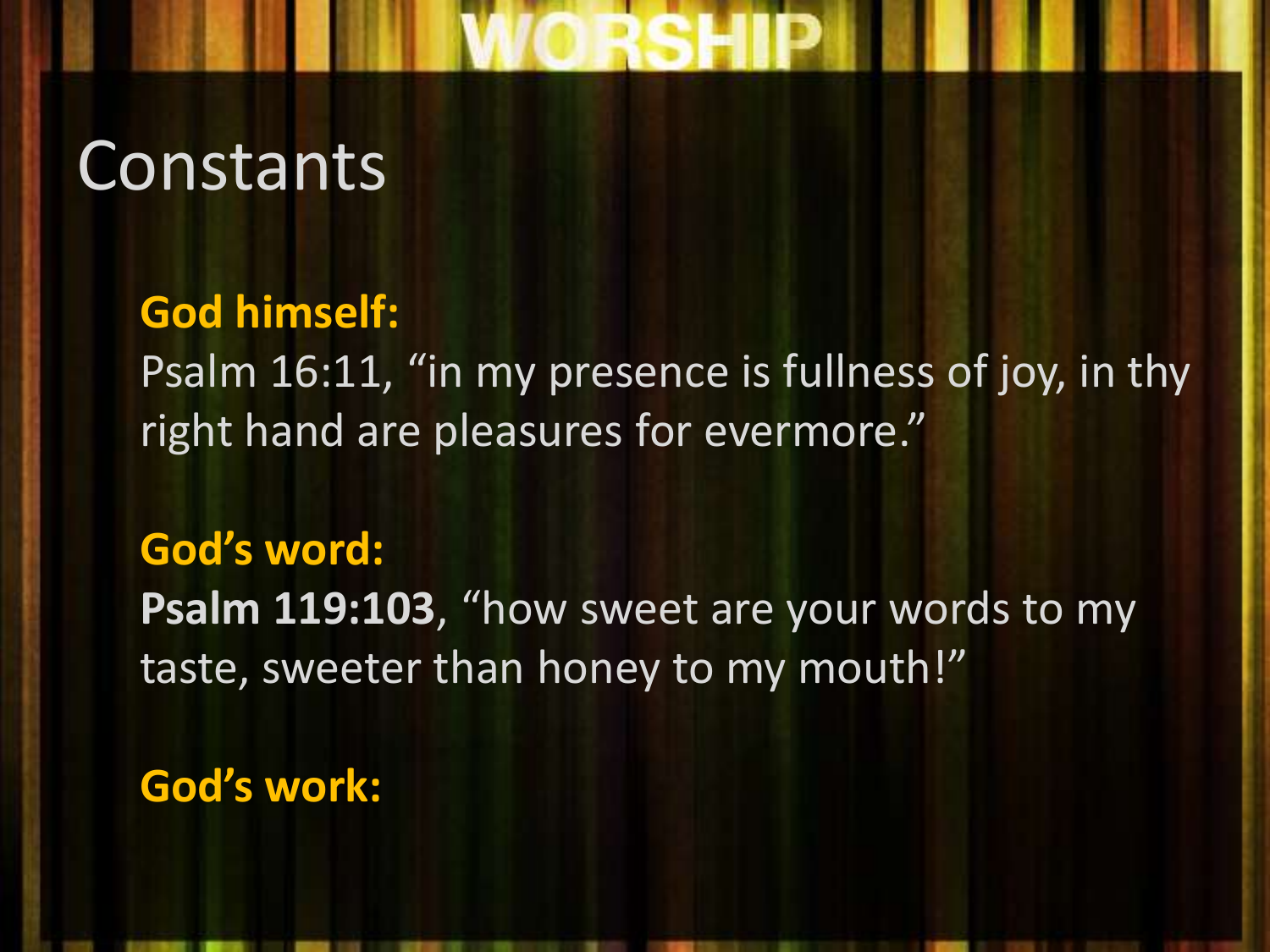## The Repetitive:

1. God's provision- for you, church, nation 2. God's salvation- changing us, saving people

Celebration: Testimonies and Baptisms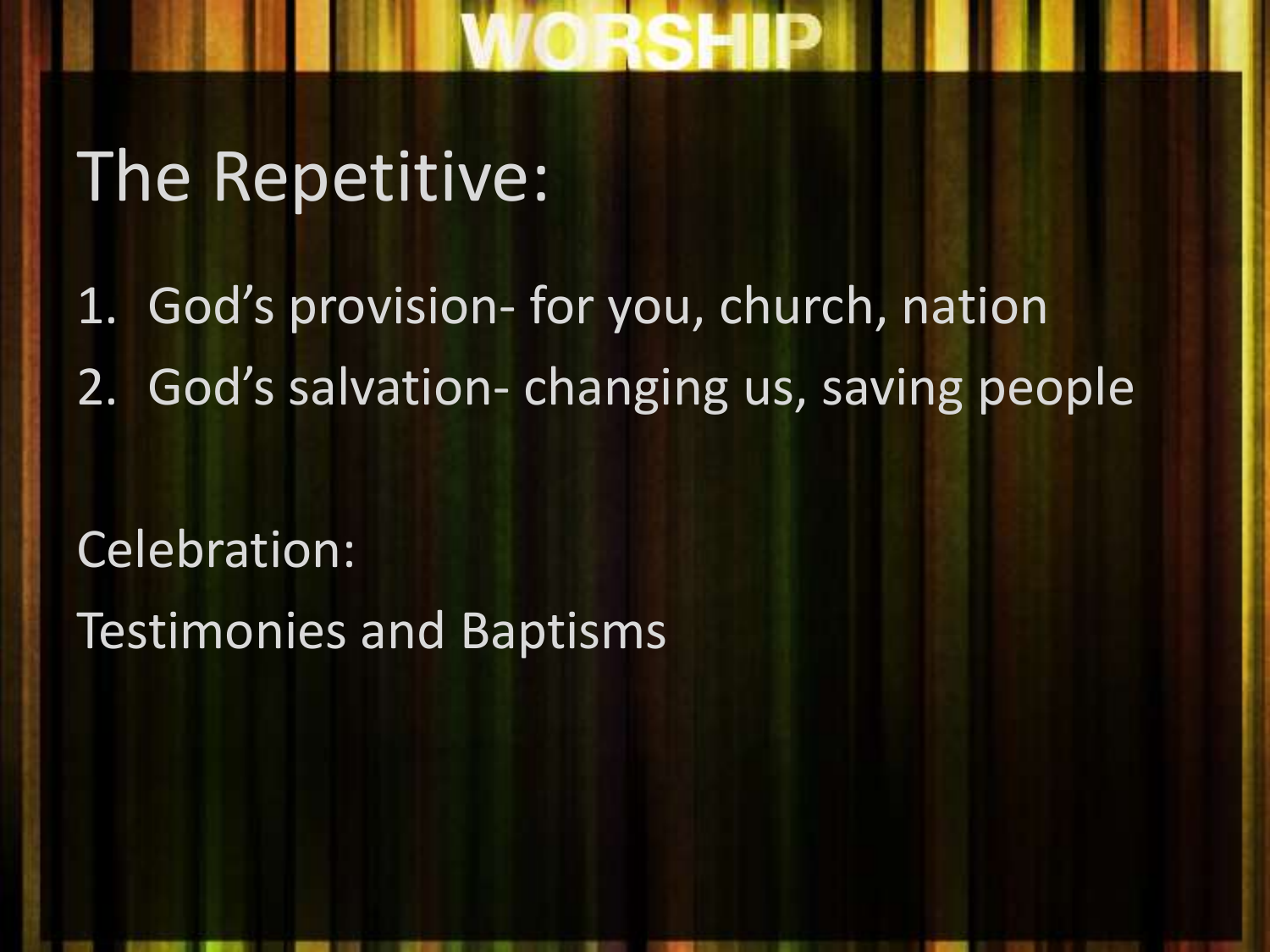#### Jonathan Edwards

"…such is man's nature, that he is very inactive and lazy unless he is influenced by some affection (emotion), either love or hatred, desire, hope, fear, or some other. *These affections we see to be the springs that set men agoing, in all the affairs of life*, and engage them in all their pursuits."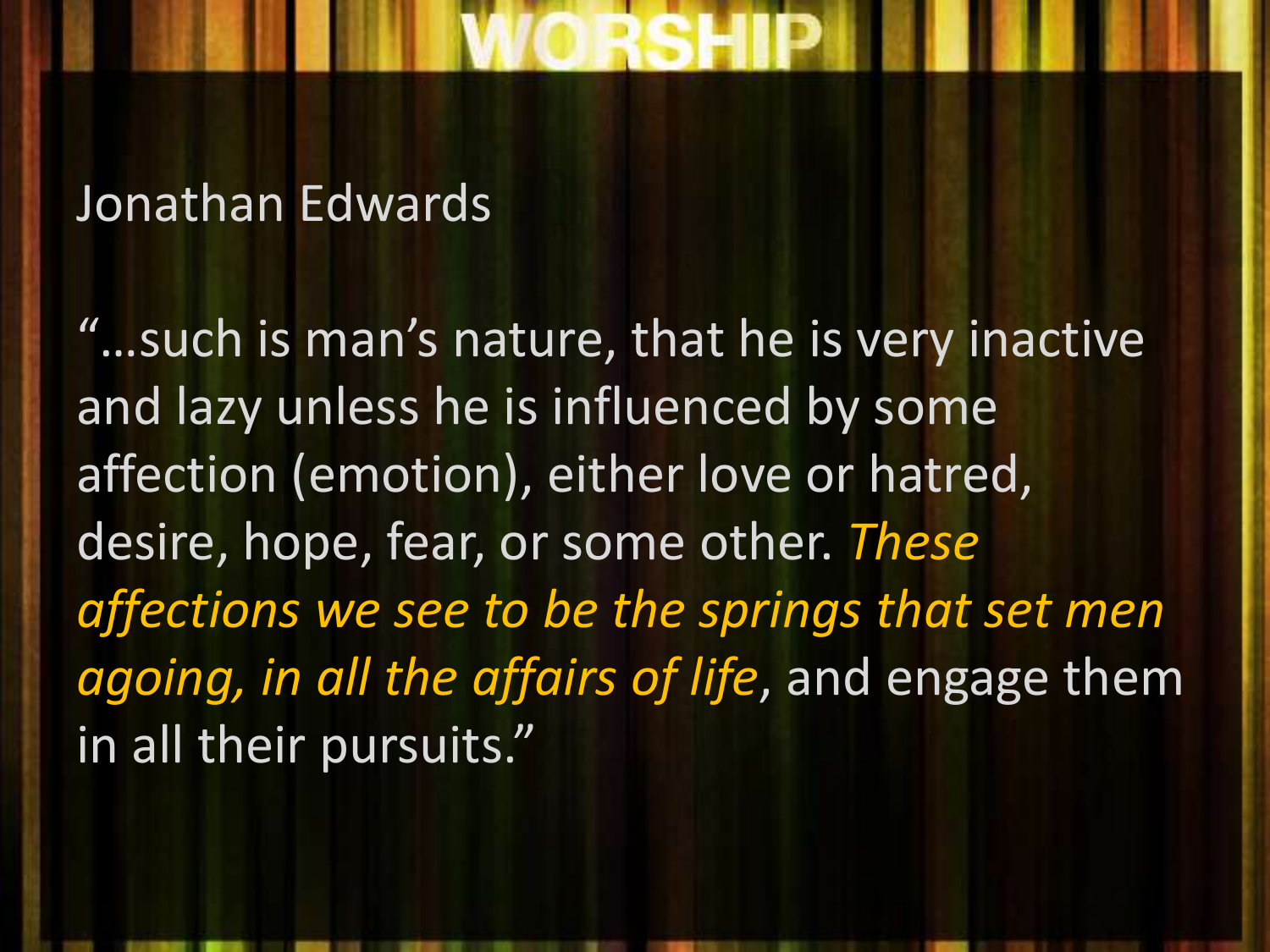#### Worship

1. Remember 2. Express 3. Celebrate